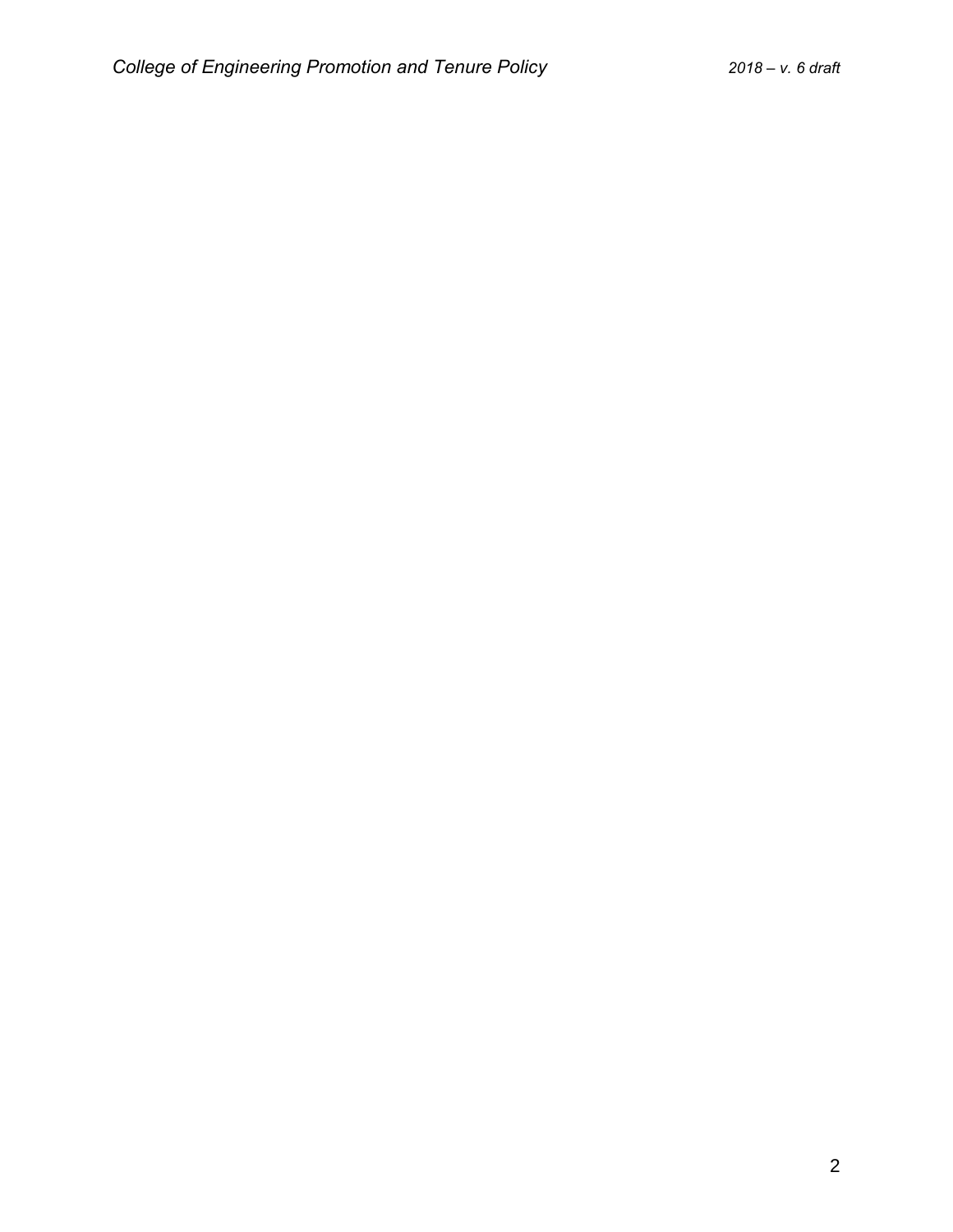# **Table of Contents**

| 1.  | Introduction |                                                        | 6  |
|-----|--------------|--------------------------------------------------------|----|
| 2.  |              | Guiding Principles of the Promotion and Tenure Process | 7  |
| 2.1 |              | Fairness                                               | 8  |
| 2.2 |              | <b>Faculty Participation</b>                           | 8  |
| 2.3 |              | Transparency of Process                                | 8  |
| 2.4 |              | Conflict of Interest                                   | 8  |
| 2.5 |              | Performance Evaluation                                 | 8  |
| 2.6 |              | Allocation of Effort                                   | 9  |
| 2.7 |              | Flexibility in Tenure Track                            | 9  |
|     | 2.7.1        | Credit for Prior Service                               | 9  |
|     | 2.7.2        | Extension of the Probationary Period                   | 10 |
|     | 2.7.3        | Reduction of the Probationary Period                   | 10 |
|     | 2.7.4        | Part-Time Faculty and Tenure                           | 11 |
|     | 2.7.5        | Joint Appointment (with Dual Primary Responsibilities) | 11 |
|     | 2.7.6        | Non-tenured or Associate Professor as Department Head  | 12 |
| 2.8 |              | Mid-probationary Review                                | 12 |
| 2.9 |              | College and Research Faculty                           | 12 |
| 3.  |              | Criteria for Promotion and Tenure                      | 13 |
|     |              | 3.1 Teaching and Advising                              | 13 |
| 3.2 |              | Funded Research, Scholarly and Creative Activities     | 14 |
| 3.3 |              | Service, Extension and Outreach                        | 14 |
|     | 3.3.1        | <b>Extension and Outreach</b>                          | 15 |
|     | 3.3.2        | Service                                                | 15 |
| 3.4 |              | Leadership                                             | 15 |
| 4.  | Policies     |                                                        | 15 |
|     | 4.1          | College-level Committee                                | 16 |
|     | 4.1.1        | Number of Members                                      | 16 |
|     | 4.1.2        | Qualification of Members                               | 16 |
|     | 4.1.3        | Term of Service                                        | 16 |
|     | 4.1.4        | Replacing Members                                      | 16 |
|     | 4.1.5        | Committee Chair                                        | 16 |
|     | 4.2.         | Departmental Policies and Committees                   | 17 |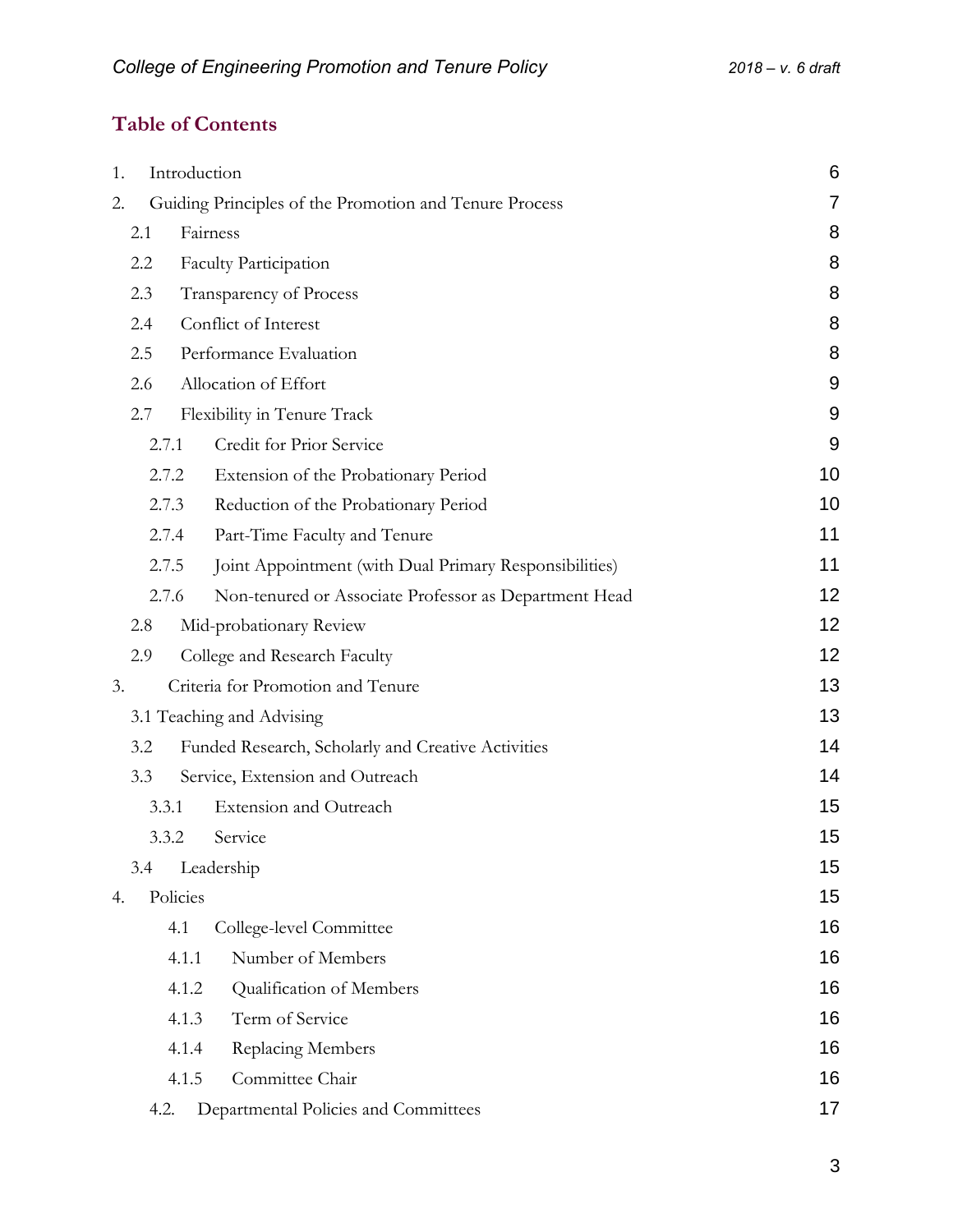|                   | 4.2.1  | Departmental Committee                                                    | 17 |
|-------------------|--------|---------------------------------------------------------------------------|----|
|                   | 4.2.2  | Nominal Structure                                                         | 17 |
|                   | 4.2.3  | Non-tenured and/or Associate Professor as Department Head                 | 17 |
|                   | 4.2.4  | <b>External Committee Members</b>                                         | 17 |
|                   | 4.2.5  | Department Policies                                                       | 18 |
| 4.3               |        | Roles and Responsibilities during the Promotion and Tenure Candidate      | 18 |
|                   | 4.3.1  | Candidate                                                                 | 18 |
|                   | 4.3.2  | Department Head                                                           | 18 |
|                   | 4.3.3  | Department Promotion and Tenure Committee                                 | 19 |
|                   | 4.3.4  | College Promotion and Tenure Committee                                    | 19 |
|                   | 4.3.5  | Dean                                                                      | 19 |
| 4.4               |        | Procedural Issues                                                         | 19 |
|                   | 4.4.1  | Temporary Suspension of Tenure Process                                    | 19 |
|                   | 4.4.2  | Confidentiality of Records                                                | 19 |
|                   | 4.4.3  | Review of P&T Policies                                                    | 19 |
|                   | 4.4.4  | Change of Criteria                                                        | 19 |
|                   | 4.4.5  | Deliberations Pertaining to P&T                                           | 19 |
|                   | 4.4.6  | Notification of P&T Deliberations                                         | 20 |
|                   | 4.4.7  | Withdrawal from the P&T process                                           | 20 |
|                   | 4.4.8  | Sample Portfolios                                                         | 20 |
|                   | 4.4.9  | Augmentation of Portfolios                                                | 20 |
|                   |        | 4.4.10 Review of Portfolio by Candidate                                   | 20 |
|                   | 4.4.11 | Appeals                                                                   | 20 |
| 4.5               |        | Balloting                                                                 | 20 |
| 4.6               |        | Letters of Recommendation                                                 | 21 |
| 4.7               |        | Portfolio Preparation                                                     | 22 |
| 4.8               |        | Time Table for Reviews                                                    | 27 |
| 5.0               |        | Post-Tenure Review                                                        | 29 |
| 6.0               |        | Letters of Recommendation                                                 | 29 |
|                   |        | Appendix A: NSF COA Form                                                  | 31 |
|                   |        | Appendix B: Table of Guidelines to be considered for Tenure and Promotion | 33 |
| Appendix C: Forms |        |                                                                           | 35 |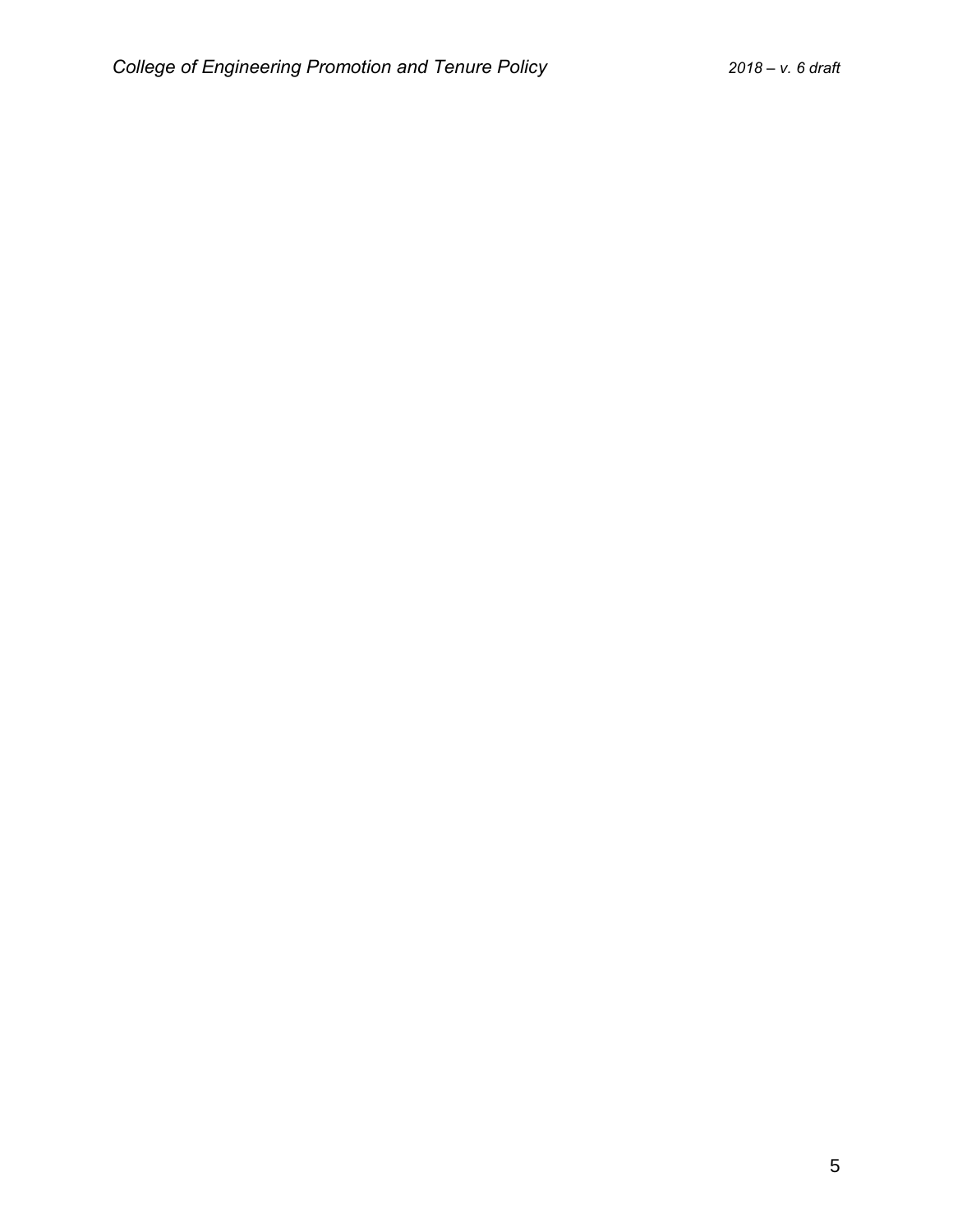# <span id="page-5-0"></span>**1. Introduction**

This document is intended to provide information and resources to all participants in the promotion and/or tenure process in the College of Engineering. Policies and guidelines governing the promotion and tenure (P&T) process are established at many different levels within the hierarchy of New Mexico State University, from individual department-level criteria to the university-wide criteria described in the NMSU Administrative Rules and Procedures (ARP) 9.20 - 9.36 [\(https://arp.nmsu.edu/\)](https://arp.nmsu.edu/). The university policy specifically addresses faculty roles in teaching and advising, scholarship and creative activity, extension, outreach and service. Thus, the university's P&T policy is broad enough to include the diversity found among principal units while allowing for the P&T policies of each principal unit to be specific enough to support these units' paths to excellence. A faculty member seeking promotion or tenure must address the criteria of NMSU, the College of Engineering and the candidate's home department (principal unit). Figure 1 provides an illustration of the hierarchy of requirements.

This document focuses on the specific promotion and tenure policies associated with the College of Engineering. The College of Engineering's P&T guidelines are designed to support the mission, vision and goals as outlined in the strategic plan of the college and are an essential element in the college's aggressive pursuit of these goals. The college strategic plan can be found at engr.nmsu.edu/administrative/

The purpose of this document is to explain the college P&T policies and procedures in a manner that will promote clarity, transparency, fairness and encourage faculty participation.

#### **This document is not intended to be a standalone document, but rather as a supplement to**



Figure 1: Hierarchy of P&T requirements

**the NMSU Administrative Rules and Procedures. Material on NMSU's promotion and tenure policy is in th[e Administrative Rules and Procedures of NMSU.](https://arp.nmsu.edu/)** Rules relating to Promotion and Tenure are found in [Chapter 9 of the ARP.](https://arp.nmsu.edu/chapter-9/) Rules reflect recent revisions to the Promotion and Tenure process and are divided into pre- and post-**AUGUST 13, 2018** effective dates.

The philosophy and requirements for P&T within the college are derived from the relevant sections of the [ARP 9.30 -](https://arp.nmsu.edu/chapter-9/) 9.36. This document shares the glossary definitions found in [Section 9.22 of the](https://arp.nmsu.edu/9-22/)  [ARP.](https://arp.nmsu.edu/9-22/) In all cases of conflict, the university policy will supersede the policies of the college or departments.

Primary responsibility for the maintenance of this document shall rest primarily with the College of Engineering Promotion and Tenure Committee whose members are selected each year in accordance with university process. The department heads and directors will provide the second line of approval with final review of this documentation resting with the tenured and tenure-track faculty of the college.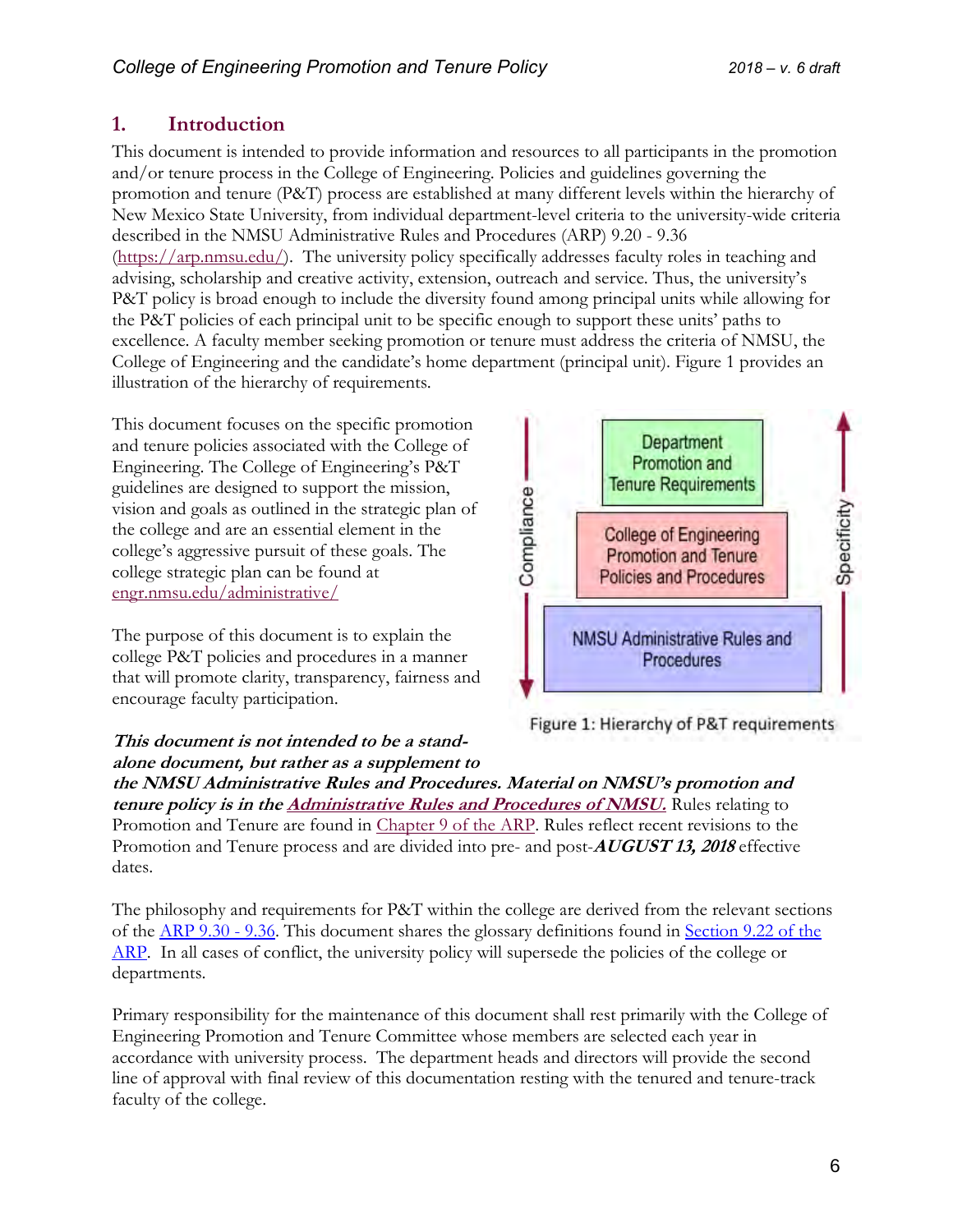# <span id="page-6-0"></span>**2. Guiding Principles of the Promotion and Tenure Process**

Promotion and tenure within the College of Engineering is guided by the following:

- 1. Land-grant mission of NMSU and the [Vision 2020](https://plan.nmsu.edu/wp-content/uploads/sites/13/2018/02/Vision2020-2-5-2018.pdf) document,
- 2. Strategic plan of the College of Engineering including its mission, vision and goals, and
- 3. NMSU Administrative Rules and Procedures [9.20 -](https://arp.nmsu.edu/chapter-9/) 9.36.

The strategic plan of the College of Engineering is designed to be subservient to the mission of the NMSU and the Living the Vision Document.

#### **College of Engineering Mission**

The College of Engineering will uphold the land-grant mission of New Mexico State University by providing nationally recognized programs in education, research, outreach and public service.

#### **College of Engineering Vision**

The College of Engineering is committed to and passionate about ensuring access to a quality engineering education for New Mexico's demographically and culturally diverse citizens. By 2020, the college will rank among the top 75 public engineering programs in the United States as determined by the US News and World Report. Faculty and staff who are engaged in fulfilling our program goals through the aspirations of our core beliefs will collectively contribute to the attainment of this ranking.

#### **College of Engineering Program Goals**

- $\blacksquare$  To maintain undergraduate retention and six-year graduation rates within  $\pm$ / $\pm$  5 points of the national average (50 percent); delivering a curriculum that graduates industry and graduate school-ready engineers who value their education and the College of Engineering at the time of degree completion,
- To maintain a robust externally funded research program led by graduate faculty at an average expenditure rate of \$100K/faculty/year as well as robust and stable funding of college-level research centers above the faculty base,
- To maintain a strong enrollment of high-achieving graduate students with a priority of graduating 25 Ph.Ds. per year,
- Grow the scholarly publication rate to an average of two publications/faculty/year,
- To lead the state in engineering outreach and public service initiatives that support our pre-college and professional engineering constituents.

The procedures for promotion and tenure within the college are implemented through the following:

- 1. Annual performance evaluations,
- 2. Workload agreements (allocation of effort),
- 3. Mid-probationary reviews,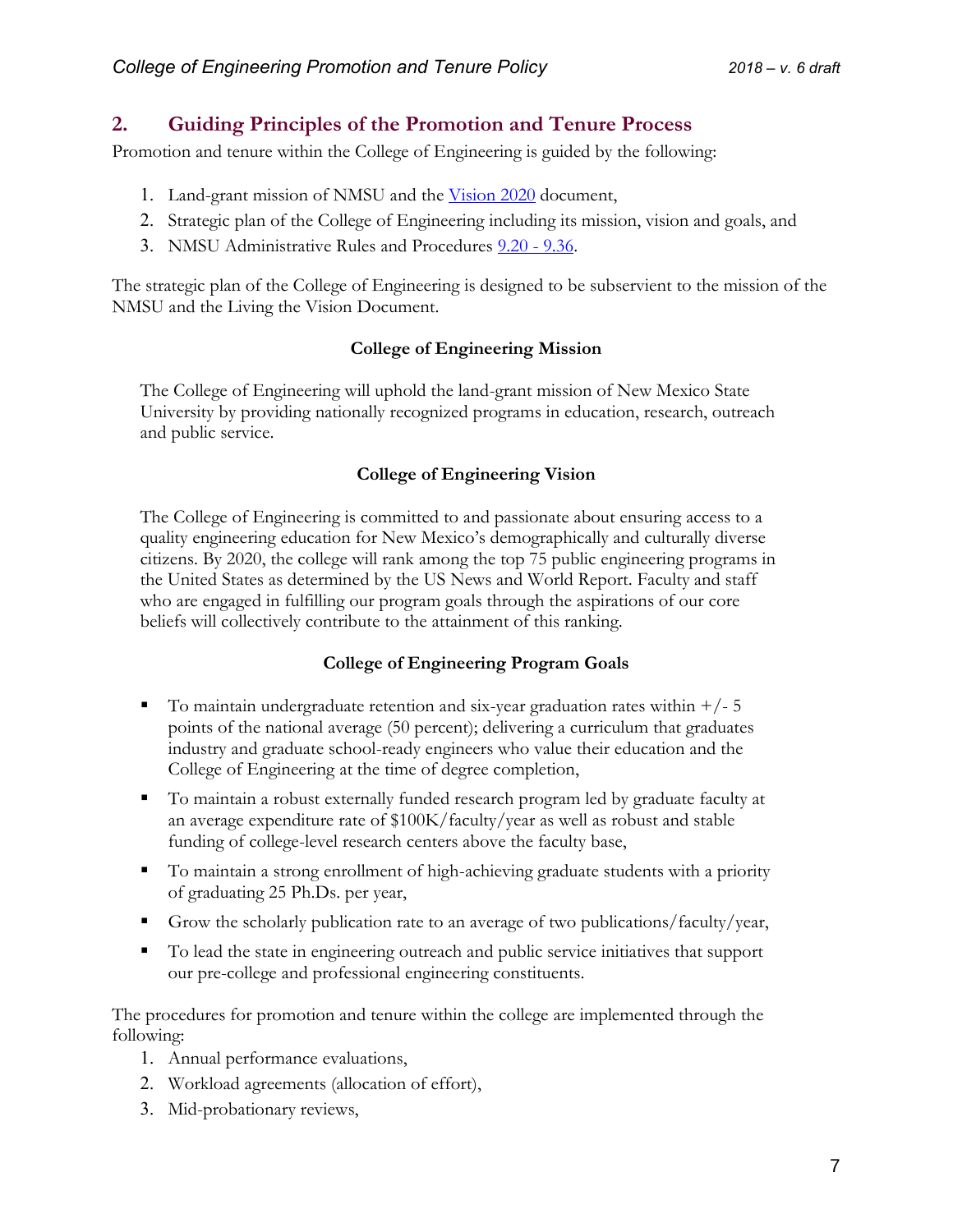- 4. Review of applications for tenure and promotion, and
- 5. Post-tenure reviews.

In this section, each of these is addressed, as well as faculty participation, transparency of process, conflict of interest, flexibility in tenure track and college faculty. Many of these issues are directly addressed in the [ARP 9.20 -](https://arp.nmsu.edu/chapter-9/) 9.36, but are repeated here for easy reference.

### <span id="page-7-0"></span>**2.1 Fairness**

The College of Engineering values a metrics-driven and procedurally sound, evaluation process for promotion and tenure requests. According to NMSU policy, decisions must be made without regard to race, national origin, gender, gender identity, age, disability, political beliefs, religion, marital status, sexual orientation, relationships outside of collegial and professional associations, or animus toward candidates, taking care to avoid structural, institutional, or habitual thoughts and patterns that could lead to discrimination  $(\underline{ARP}\ 9.30 - 9.36)$ .

# <span id="page-7-1"></span>**2.2 Faculty Participation**

The selection and retention of faculty members are of utmost importance to the quality of the university, the achievement of university goals and the future of the institution. To ensure a fair process for recognition of excellent faculty, the policy of the university allows faculty members to vote on the promotion or tenure of departmental colleagues; exercising collegial judgment is based on an established set of criteria [\(ARP 9.20 -](https://arp.nmsu.edu/chapter-9/) 9.36).

# <span id="page-7-2"></span>**2.3 Transparency of Process**

To ensure transparency of all processes and decisions regarding promotion and tenure, all principal units, including the college, will maintain full access to current policy documents via their websites as per [ARP 9.20 -](https://arp.nmsu.edu/chapter-9/) 9.36. Also, each faculty member will receive a physical copy of departmental and college documents upon hire. The college will provide to departments the procedures, forms and dates corresponding to:

- 1. Annual performance evaluation concerning the annual allocation of effort and goals,
- 2. Annual evaluation of progress toward promotion and tenure, and
- 3. Application for promotion and tenure.

Each academic department in the College of Engineering shall post on its website its current statement of goals, objective and expectations as they relate to promotion and tenure. These shall be agreed upon by the faculty in each department and approved by the responsible dean or comparable administrator. A physical copy of the College of Engineering and the relevant academic department's promotion and tenure policies will be given to all tenure-track, tenured, college and research faculty who are eligible for consideration for promotion or tenure.

# <span id="page-7-3"></span>**2.4 Conflict of Interest**

See the [ARP 3.02 to 3.12.](https://arp.nmsu.edu/chapter-3/)

# <span id="page-7-4"></span>**2.5 Performance Evaluation**

The annual performance evaluation is a component of the promotion and tenure process and is tightly coupled with the strategic plan of the College of Engineering. This multi-layered evaluation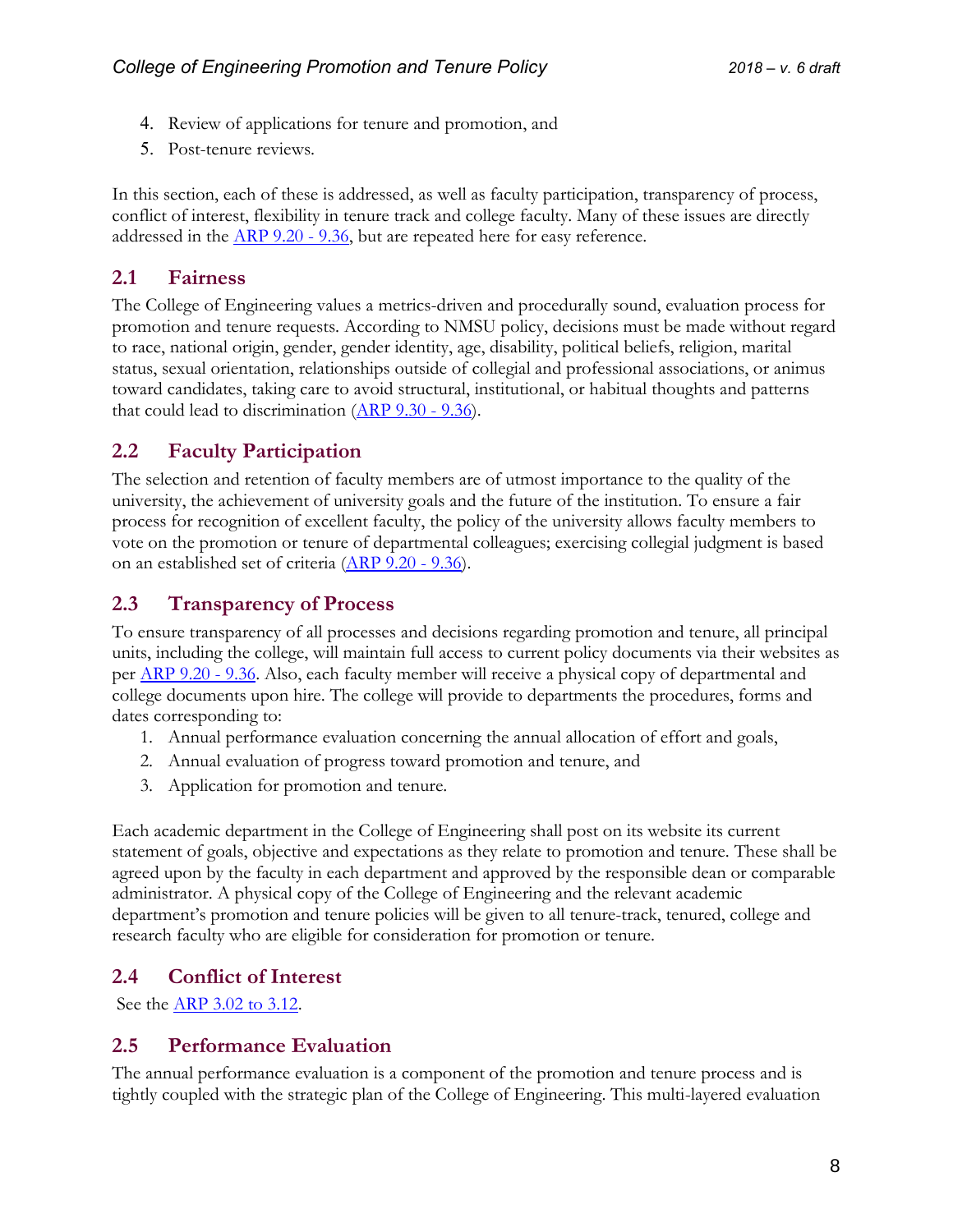system relies on consistency at each level of review. The performance of each faculty member, including college faculty, will be reviewed at least once a year. The performance evaluation provides documentation of expectations and a record of faculty performance relative to stated expectations.

# <span id="page-8-0"></span>**2.6 Allocation of Effort**

Regardless of rank or position of faculty member, the amount of effort that they devote to the various aspects of their duties necessarily varies, and any fair promotion and tenure process will recognize these variations. A successful process considers whether the faculty member is effectively serving the mission of the university, as defined by a department's criteria and the individual's agreed upon goals and objectives. This means, for example, that the efforts of a faculty member made in response to administrators of committees are taken into account during promotion and tenure evaluation are not discredited.

To account for allocation of effort, the workload agreement provided by the department head is filled out and signed by both the department head and the faculty member during the annual evaluation process. The agreement will be used to guide the faculty member to the expectations of him/her during the coming year and will be used to set the percentages used in the annual performance evaluation. These statements shall be a part of the faculty member's tenure and/or promotion portfolio, and all aspects of the agreed upon efforts shall be factored into the recommendation made at each step of the process.

# <span id="page-8-1"></span>**2.7 Flexibility in Tenure Track**

Ordinarily, before being considered for tenure, eligible faculty members serve six consecutive probationary years. The probationary period begins with the first year of the contract. The first contract will be issued at the beginning of the next contract period, which will constitute the first year of the probationary period toward tenure. During the sixth year, a case for tenure and/or promotion is made by the faculty member and considered by the university. Those achieving tenure are awarded a continuous contract at the end of their sixth year, while those not awarded tenure are given a one-year terminal contract for their seventh and final year of employment at NMSU. There may be exceptions, however, to shorten or lengthen the usual six-year probationary period.

# <span id="page-8-2"></span>**2.7.1 Credit for Prior Service**

Faculty members with previous teaching and advising (or its equivalent), service, extension, outreach, scholarly, and/or administrative experience at another institution may have some or all of that experience taken into consideration on appointment at NMSU. With provost's approval, and particularly when tenure has been granted to a candidate at another institution, tenure may be accorded at the time of initial appointment to the university.

Prior probationary service at another institution may count toward the six-year probationary period at NMSU, but usually only up to a maximum of three years. Any expedited schedule must be recommended by the department head and dean and agreed to by both the provost and the faculty member at the time of appointment. The details of such credit for prior service, the resulting length of the probationary period, the timing of any third-year review, and the period for the tenure application process, shall all be stated clearly in the appointment letter.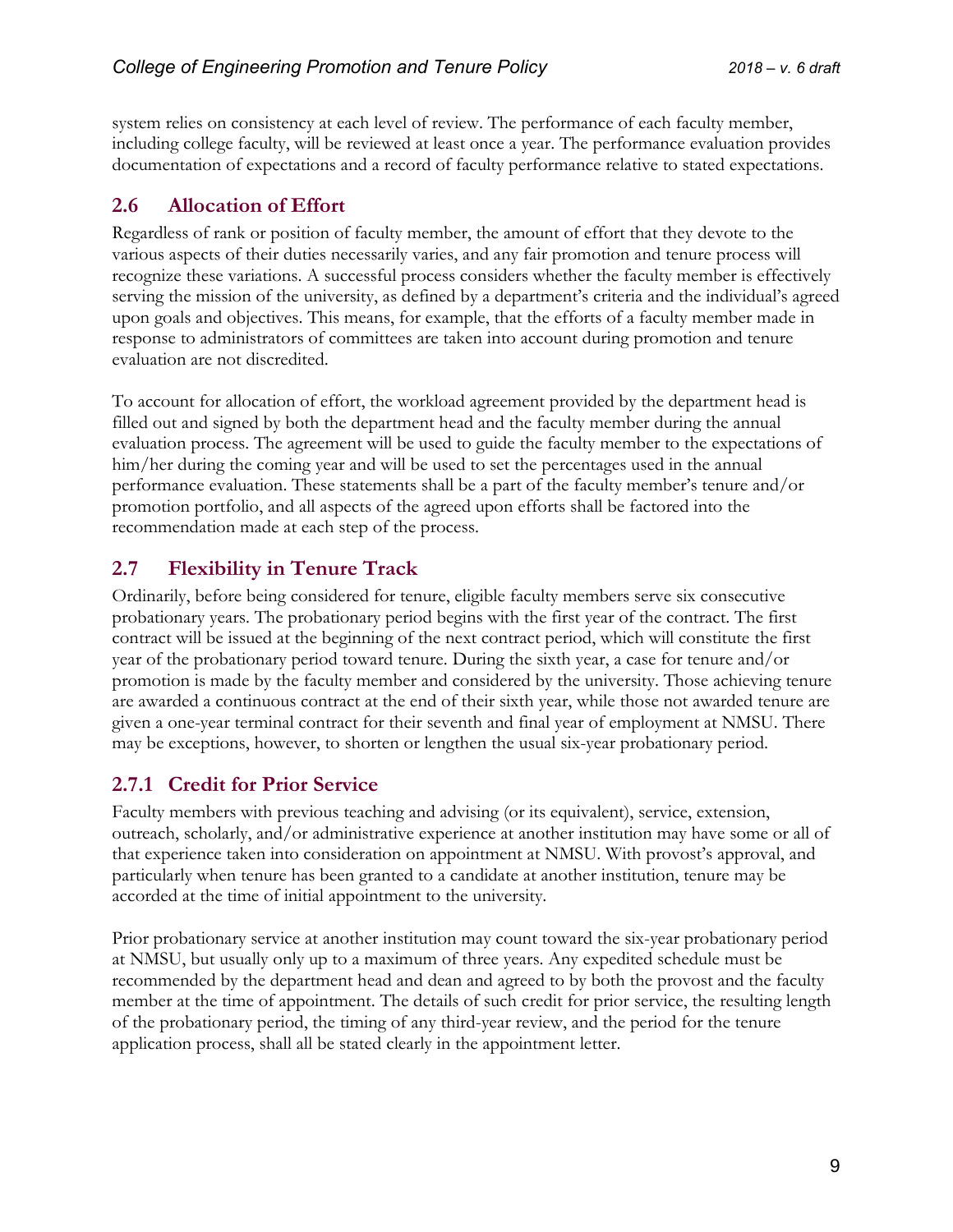# <span id="page-9-0"></span>**2.7.2 Extension of the Probationary Period**

When requested in writing within one year of the qualifying event by the faculty member, leaves of absence can lead to postponement of the tenure decision date; however, modifications in that date require the recommendation of the department head and dean and the approval of the provost. Faculty responsibilities may be negotiated when the extension is requested. An extension may be granted up to two times, so long as the total pre-tenure probationary period does not exceed eight years. Exceptions to this limit can be made under extraordinary circumstances if approved by the provost. Candidates must be held to the same standards of performance when the probationary period has been extended as those candidates whose probationary period was not extended. The probationary period may be extended, upon written request, under the following circumstances:

Leave of Absence without Pay: Probationary faculty members may request in writing a leave of absence without pay, usually not to exceed one academic or fiscal year. Prior to initiating the leave, affected faculty may request in writing a probation extension of one year.

Military Leave of Absence: Involuntary induction into the armed forces entitles the faculty member to a leave of absence to cover the term of military service. Such leave constitutes valid grounds for requesting an extension of the tenure decision date. Similarly, a faculty member's voluntary participation in a military reserve program may lead to periodic or prolonged absence sufficient to affect the faculty member's performance (e.g., annual active duty training, or active duty training or participation when a reserve unit is called to active duty) that constitutes valid grounds for extension of the tenure decision date.

Medical Leave of Absence: Probationary faculty members with a serious personal illness or providing prolonged, substantive care for a chronically ill family member may request in writing an extension of the tenure decision date, usually for one year.

Family Leave of Absence or Exceptional Family Responsibilities: Upon written request, probationary faculty members who become parents will receive a one-year automatic extension of the tenure decision date. Such an extension does not require that the faculty member take a leave of absence.

Catastrophic Events: Probationary faculty who have experienced a catastrophic event such as a fire or flood or who must aid family members in such situations may request in writing an extension of the tenure decision date.

Jury Duty: Prolonged jury service, when significantly affecting a faculty member's performance, constitutes a valid reason to petition for extension of the tenure decision date.

Extensions for other reasons may be negotiated.

# <span id="page-9-1"></span>**2.7.3 Reduction of the Probationary Period**

Faculty members who have worked in a teaching and advising (or its equivalent), service, extension, scholarly and/or administrative role at another institution may have some or all of that work taken into consideration on appointment at NMSU. With the provost's approval, and particularly when tenure has been granted to a candidate at another institution, tenure may be accorded at the time of initial appointment to the university.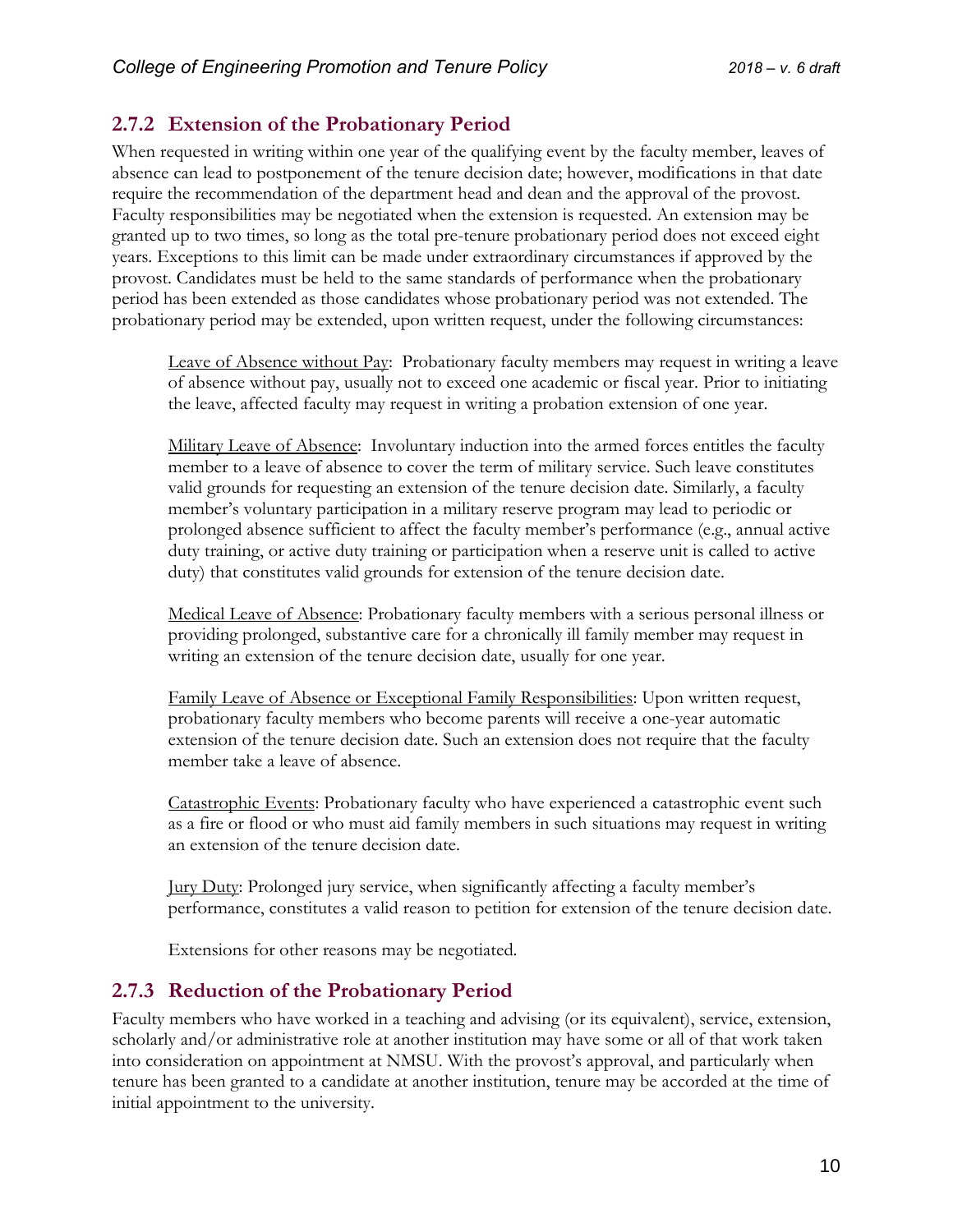Prior probationary service at another institution may count towards the six-year probationary period at NMSU, but usually only up to a maximum of three years. Any expedited schedule must be recommended by the department head and dean and agreed to by the provost and the faculty member at the time of appointment. The details of such credit for prior service, the resulting length of the probationary period, the timing of any third-year review, and the period for the tenure application process, shall all be stated unambiguously in the appointment letter. In such instances, no extension of the probationary period will be granted unless the request fall in one of the categories mentioned in Section 2.6.2 of this document.

Current faculty members may request the length of the probationary period be shortened. Such an appeal requires a written request from the faculty member, positive recommendations of the department promotion and tenure committee as determined in the spring review, as well as the department head and dean. If this tenure application is not successful, the candidate's contract is not renewed according to the provisions in the ARP.

# <span id="page-10-0"></span>**2.7.4 Part-Time Faculty and Tenure**

Tenured, full-time faculty members who move to part-time status may retain tenure. Retention of tenure in such a case requires the written request of the faculty member, positive recommendations of the department head and dean, and approval of the provost. While this policy encourages departments to accommodate reasonable requests for part-time appointment, such appointments are not an entitlement and requests may be turned down. Pending availability of funding and the approval of the department head, dean and provost, the faculty member may return later to full-time tenured status.

When a full-time, tenure-track position becomes part time, the time in rank is prorated based on full-time equivalent (FTE). As with full-time faculty, the maximum probationary period for parttime faculty members is the equivalent of six FTE years, with the tenure decision to be made before the end of the six full-time years of service. For example, a tenure-track candidate with a 0.50 FTE appointment must apply for tenure at the end of the eleventh year. Part-time tenure-track faculty must be held to the same standards of performance relative to FTE as full-time faculty. If denied tenure, a faculty member on part-time appointment has only one year of continued part-time employment beyond the denial. Faculty members whose regular appointments are less than 0.50 FTE do not accumulate probationary time toward tenure.

When recurring state funding is available, a tenure-track, part-time faculty member may apply for a full-time tenure track position and, if hired, apply earned tenure-track FTE from prior years toward tenure and promotion in the full-time position.

# <span id="page-10-1"></span>**2.7.5 Joint Appointment (with Dual Primary Responsibilities)**

In appropriate circumstances, a faculty member may be appointed in two or more departments or colleges. The faculty member with a joint appointment needs to have a memorandum of understanding from all involved units. The memorandum of understanding stipulates the expected workload and allocation of effort distributed between the two departments, identifies the principal unit where tenure resides or will reside if applicable, defines the responsibilities of the faculty member in each unit; and indicates the term of appointment. The memorandum must explain the process for performance and promotion and tenure reviews, renewal of the joint appointment and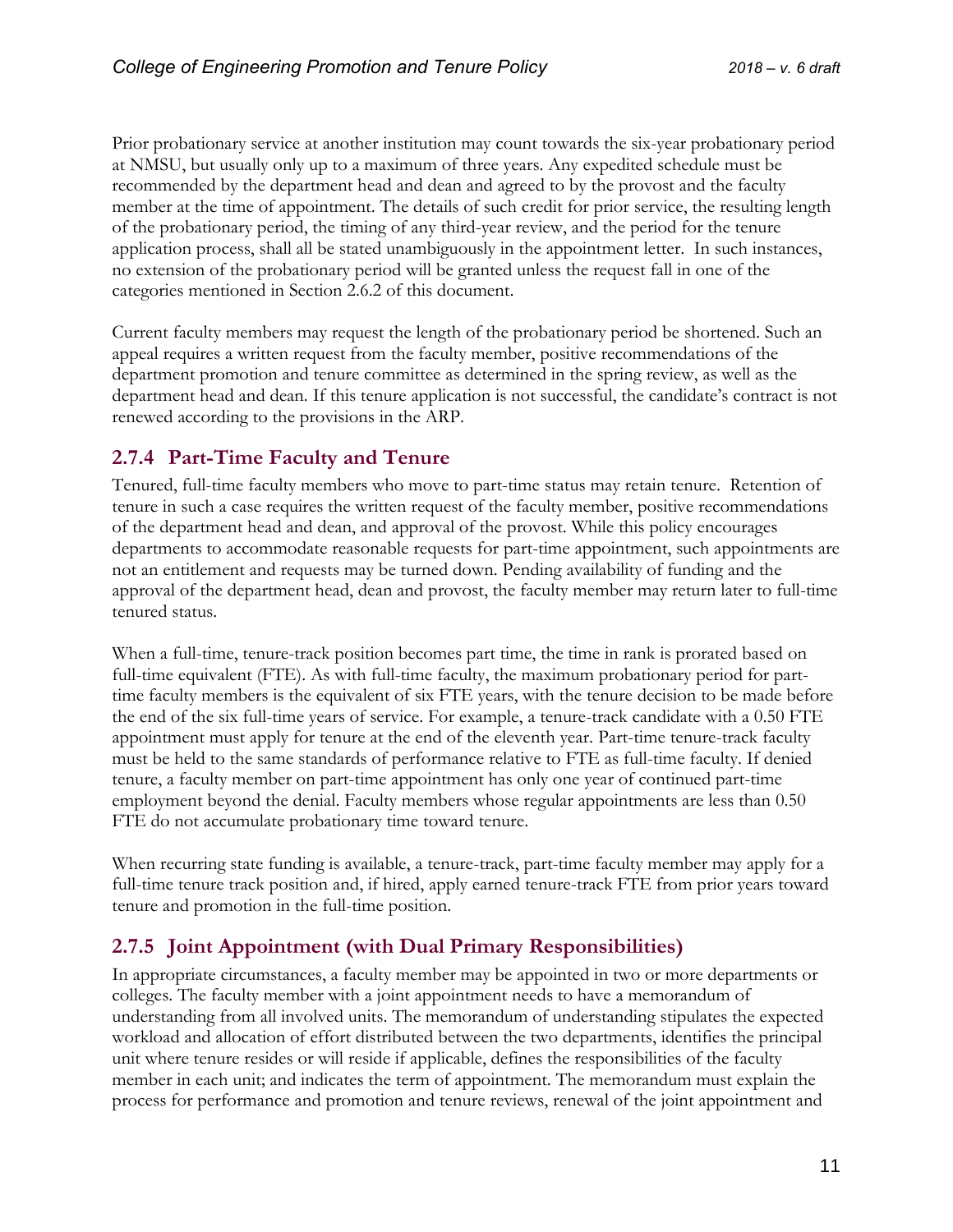salary increases. Each unit must provide recommendations in annual, probationary, tenure and promotion reviews. In joint appointments with centers or institutes, the tenure home must reside in a principal unit. In joint appointments with two or more academic units, one unit must be designated, by mutual agreement, as the tenure home.

## <span id="page-11-0"></span>**2.7.6 Non-tenured or Associate Professor as Department Head**

As part of the candidate's portfolio, the department head is required to provide a letter evaluating the candidate's application and stating whether or not the head supports the application for promotion and/or tenure. When the candidate for promotion and/or tenure is the department head, there are Conflict of Interest (see  $\overline{ARP}$  9.20 - 9.36) considerations in having the Departmental Promotion and Tenure Committee evaluate the department head's application. In this case, a peer committee will replace the department promotion and tenure committee for the purpose of reviewing the department head's application. The peer evaluation committee will consist of a minimum of three tenured professors appointed by the dean of engineering. The peer committee will review the department head's dossier and will prepare a written recommendation for the dean of the College of Engineering. The College Promotion and Tenure Committee will next review the applicant's dossier using the same standards, ballot and report as those used for the normal academic ranks, and provide a written recommendation concerning the application.

# <span id="page-11-1"></span>**2.8 Mid-probationary Review**

Tenure-track faculty members in the College of Engineering are required to have a formal Mid-Probationary Review at the Departmental and College level. The Mid-Probationary Review is an opportunity for feedback on the tenure-track faculty member/future candidate's performance and is used to identify specific activities to enhance the candidate's progress toward promotion and tenure. The review is formative, intended to assist tenure-track faculty in achieving promotion and tenure and should take into account the allocation of work effort during the three years reviewed and be based upon the departmental and college criteria. The outcome must not be used as a determinant for setting merit pay or for contract continuation decisions. Principal units should refer to [APR 9.34](https://arp.nmsu.edu/9-34/) for additional information.

# <span id="page-11-2"></span>**2.9 College and Research Faculty**

College faculty may hold ranks as described in [ARP Section 9.33](https://arp.nmsu.edu/9-33/) and are eligible for promotion. A college or research faculty position can be converted to a tenure-track position when sufficient recurring funds are available and a national search is conducted. In relation to the promotion of college or research faculty, an understanding of the following guiding principles is necessary  $(ARP)$ [9.35\)](https://arp.nmsu.edu/9-35/):

- a. College or research faculty should be evaluated for promotion based on the allocation of their effort to the areas of teaching and advising, service, scholarship and creative activity, or extension and outreach, and the relative mix of these duties.
- b. Colleges must develop specific promotion procedures for their college and research faculty. The protections for college and research faculty are the same as those given tenure-track faculty and tenured faculty in corresponding sections.
- c. Committees for promotion of college faculty must include college and research faculty representation.
- d. The different role played by college and research faculty should be recognized in the promotion process, and the standard for promotion should be appropriate given the role of college faculty.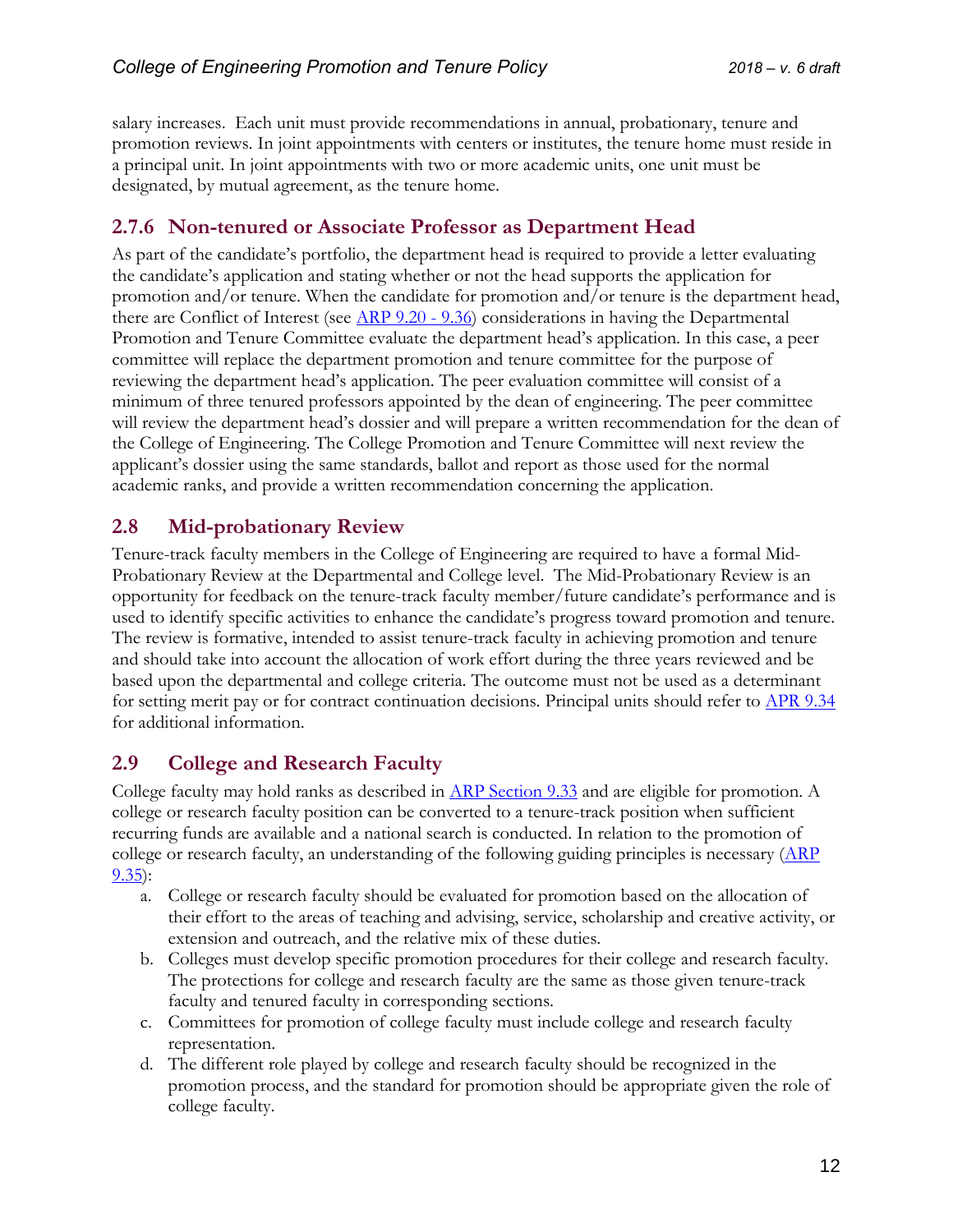# <span id="page-12-0"></span>**3. Criteria for Promotion and Tenure**

The goal of the College of Engineering is to promote excellence among its faculty members. Accordingly, excellence is the principal requirement for advancement through the professorial ranks. A sustained record of excellence is recognized by the granting of tenure.

The annual evaluations of faculty and the evaluation of faculty for P&T will include the specific categories of:

- 1. Teaching and advising;
- 2. Funded research, scholarly and creative activities; and
- 3. Service, extension and outreach.

Appendix A provides metrics for each of these three areas. In addition to these guidelines, faculty applying for tenure must build a compelling case of their strength and growth potential in each of the three categories. Each faculty member must demonstrate they have achieved excellence in category 1 or 2, or both.

Tenure and tenure-track faculty in College of Engineering doctoral-granting programs are expected to allocate at least 25 percent of their allocation of effort in the funded research, scholarly and creative activities category. Tenure and tenure-track faculty in the non-doctoral-granting programs are encouraged to participate in scholarly and creative activities, but the allocation of effort in this category can be negotiated at levels less than 25 percent. College faculty in all programs may have a 0 percent allocation of effort in the category of scholarly and creative activities given that they are frequently called upon to devote a large percentage of their time in only one or two categories. The following subsections outline the general expectations of faculty members leading to promotion and tenure within the College of Engineering.

# <span id="page-12-1"></span>**3.1 Teaching and Advising**

Teaching is an essential element of the college mission. All faculty members are expected to continually improve their teaching practices to reflect advances made in the engineering fields as well as advances made in evidence-based engineering education. The faculty candidate must demonstrate effectiveness in the classroom as indicated by objective and standardized student evaluations and at least two of the following:

- a. Peer evaluation,
- b. alumni evaluation,
- c. administrative evaluation, and
- d. other (teaching awards, etc.).

Faculty candidates are expected to have a knowledge of the best practices in engineering education and demonstrate that they have applied evidence-based practices in their classrooms. Faculty are expected to contribute to teaching through:

- a. New course development,
- b. number of courses taught,
- c. number of Student Credit Hours taught at both the undergraduate and graduate levels,
- d. number of capstone class Student Credit Hours taught,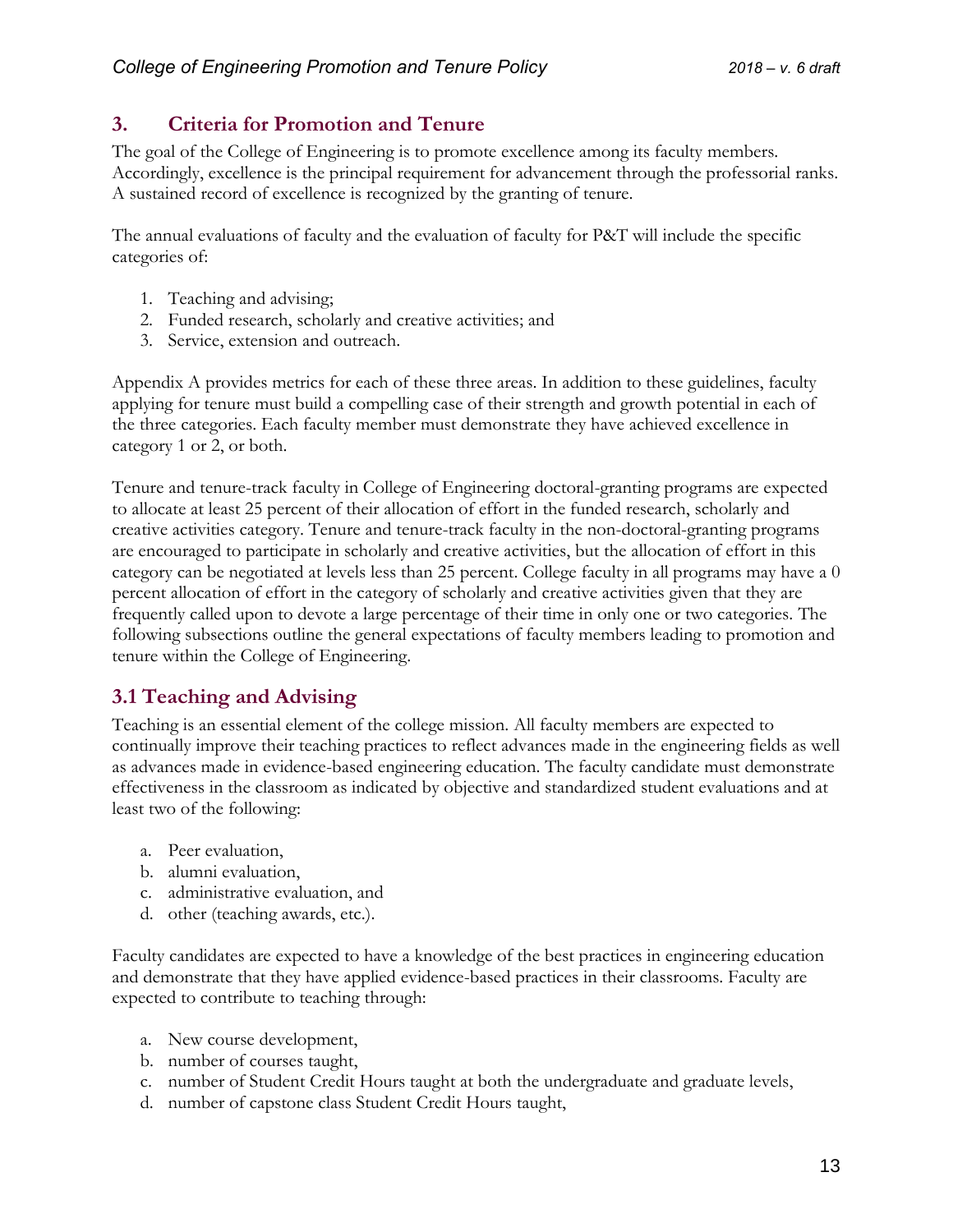- e. distance-education courses taught, and
- f. laboratory courses taught and supervised.

Faculty members are expected to provide guidance to both undergraduate and graduate students. They are evaluated by:

- a. The number of undergraduate research assistants and honors theses they supervise,
- b. the number of master's students working on theses and technical reports they supervise, and
- c. the number of Ph.D. students working on dissertations they are supervising.

### <span id="page-13-0"></span>**3.2 Funded Research, Scholarly and Creative Activities**

Faculty candidates are expected to excel in research and scholarly activities as defined by the metrics provided in this document and with respect to the criteria used and standards applied by the best departments in the candidate's field. Thus, a candidate's career accomplishments are compared to those of his/her peers in a similar area of research. In engineering programs offering bachelor's, master's and doctoral degrees, scholarly and creative activities rely heavily on external funding, therefore, it is essential that all faculty in doctoral-granting departments pursue and secure external funding for research.

Candidate should report information on:

- 1. Proposals submitted (title, agency, amount, role, duration),
- 2. Proposals funded (title, agency, amount, role, duration), and
- 3. Expenditures.

Supportive activities include expenditures from grants or contracts as either a principal investigator or co-principal investigator, new grants received and proposals submitted. In addition, awards received as a result of any of the above-mentioned activities are recognized as valuable indicators of success in this category.

The primary results of scholarship and creative activities in engineering are the production of:

- a. Peer-reviewed journal and conference papers,
- b. Patents,
- c. Ph.D. dissertations,
- d. Master's theses or technical reports, and
- e. Conference presentations and papers or book publications.

Suggested guidelines for these outputs are given in Appendix A. The annual performance evaluation may give additional weight to those journal papers and conference proceedings that appear in the ISI and Web of Science indices. In addition, some consideration may be given to the impact of journal papers as measured by journal citations.

#### <span id="page-13-1"></span>**3.3 Service, Extension and Outreach**

Service, extension and outreach form the third triad of NMSU's mission. As a faculty member progresses from junior status to the senior ranks, it is expected that they will increase their participation in activities related to service, extension and outreach.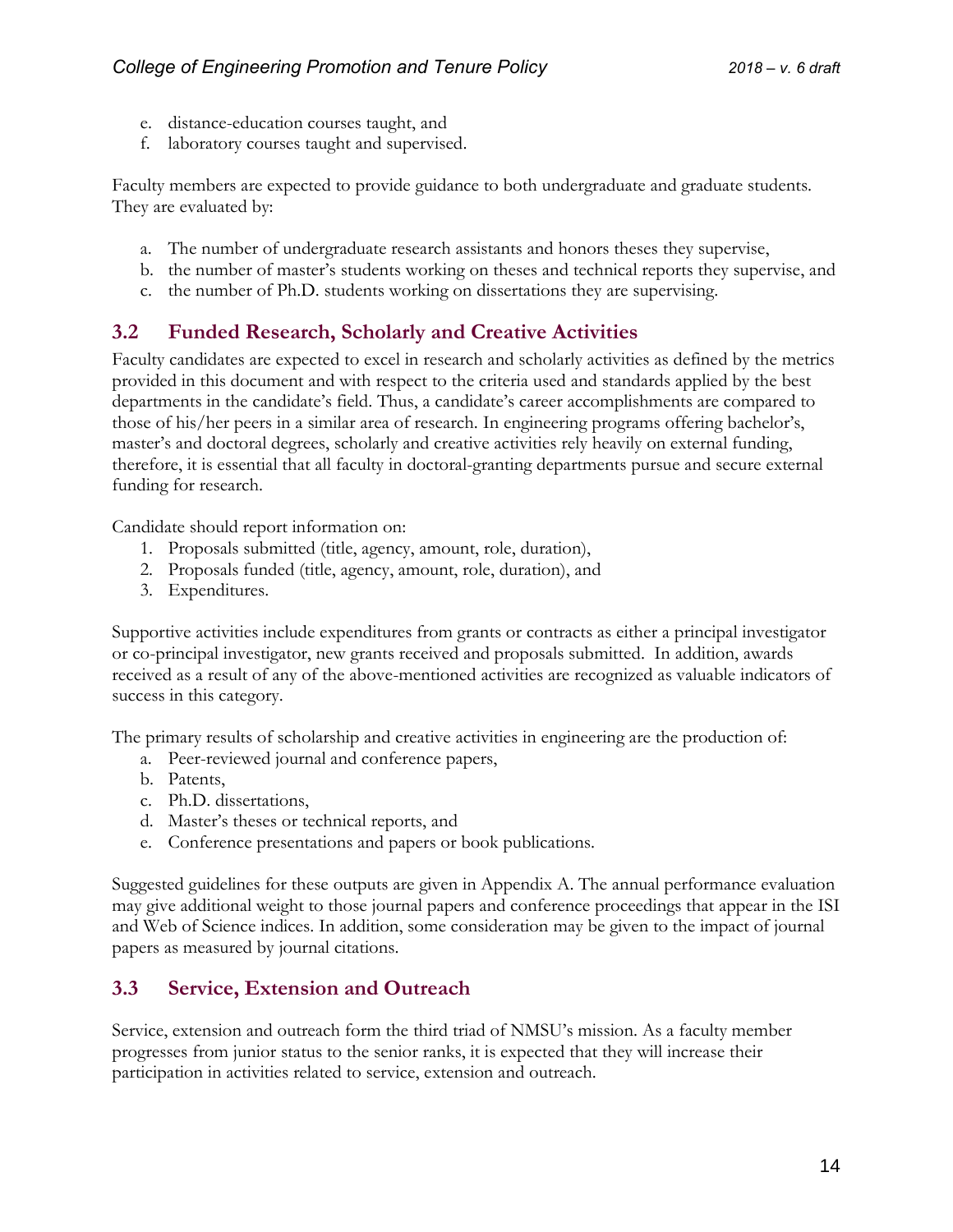## <span id="page-14-0"></span>**3.3.1 Extension and Outreach**

The annual performance evaluation takes into account the many activities faculty can perform in extension and outreach. Although junior faculty in the doctoral-granting departments are not expected to participate in these activities, more senior faculty can provide leadership through these activities. It is expected that scholarly and creative activities will result from faculty participation in extension and outreach.

## <span id="page-14-1"></span>**3.3.2 Service**

Faculty members are expected to provide service to the university and community at large – especially senior faculty. In general, these efforts cover service provided to the university or external communities requiring the professional expertise of the faculty member. These efforts may include sustained committee work at the departmental, college and university levels as outlined in Appendix A. Membership and significant activity in a major professional organization representing your discipline is valued. Service excellence demands that one strives to become an officer and/or serve on technical committees for professional or governmental organizations.

Other examples of valued professional service include, but are not limited to, establishing cooperative university-industry programs, development of short courses, seminars, or technical conferences, participate in peer review of proposals and publications and editorial work for professional journals.

# <span id="page-14-2"></span>**3.4 Leadership**

Faculty members may choose to take on significant leadership roles in the university. These may include university-defined administrative positions such as the position of department head or leadership of a large research-oriented program involving supervision of several personnel. In demonstrating leadership, candidates must show that they are making an impact as evidenced by the candidate's scholarship and creative activity, and by contributions to the advancement of the university.

Leadership may be characterized by:

- 1. Contribution to the mission of the College of Engineering or university and to the faculty member's profession,
- 2. Distribution of roles and responsibilities among a group of stakeholders,
- 3. Empowering and mentoring group members, and
- 4. Aiding the group's decision-making process.

#### <span id="page-14-3"></span>**4. Policies**

This section covers the operating procedures to be used by the College Promotion and Tenure Committee in its deliberations. It is expected that this also will form the model for the departmental committees, with adaptation for the needs of the individual departments.

For efficient and consistent operation of the college promotion and tenure process, there must be consistency in policies and procedures at the college and departmental level. The policies and procedures developed in this section are to provide guidance in this process. Departments are encouraged to use similar procedures that are consistent with the [ARP 9.20 -](https://arp.nmsu.edu/chapter-9/) 9.36 with modifications, as necessary, for the needs of the department.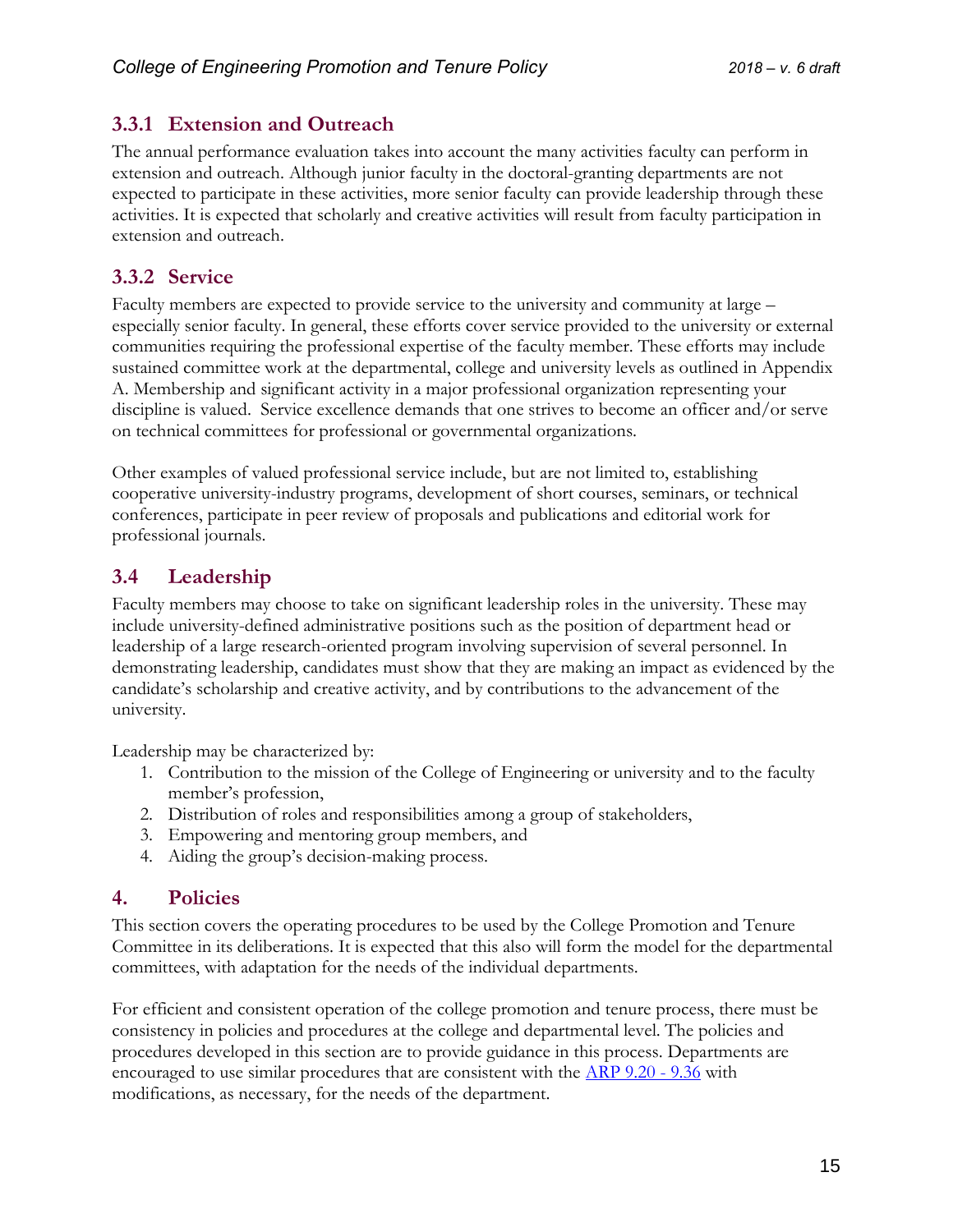This section describes the appointment of members to the Promotion and Tenure Committee at the college and departmental levels. Departments are permitted to make specific changes to cover their specific situations.

# <span id="page-15-0"></span>**4.1 College-level Committee**

The College of Engineering Promotion and Tenure Committee shall be composed of faculty members and operate as described in the following paragraphs.

# <span id="page-15-1"></span>**4.1.1 Number of Members**

The College P&T Committee shall be composed of six members, with no more than two members representing a single department. The members shall be drawn from departments within the College of Engineering so long as there are a sufficient number of eligible faculty members to serve on the committee. If there is an insufficient number of eligible faculty members to serve on the committee, the dean of the college shall build a committee consistent with the procedures outlined in the NMSU [ARP 9.20 -](https://arp.nmsu.edu/chapter-9/) 9. 36.

# <span id="page-15-2"></span>**4.1.2 Qualification of Members**

Five of the faculty members serving on the College P&T Committee shall hold the rank of professor with tenure in their home departments. The sixth member will hold the rank of college professor and will be allowed to vote in cases where the promotion of a college-track faculty member is being considered. None of these members shall hold an administrative appointment at the department head level or higher.

# <span id="page-15-3"></span>**4.1.3 Term of Service**

Members of the College P&T Committee shall be elected by a secret ballot of the tenured and tenure-track faculty of the College of Engineering. The term of service shall be for two years. Members can be re-elected to no more than four consecutive terms without a break as long as there is a sufficient pool of candidates for the election. The term of service begins on July 1 of the year following college-wide elections held during the spring semester. The terms of service shall be staggered so that no more than one-half of the members are replaced each year.

# <span id="page-15-4"></span>**4.1.4 Replacing Members**

If a tenured faculty member cannot complete the remainder of an elected term, that faculty member shall be replaced by a member of the pool of eligible tenured professors. The replacement will be chosen by a secret ballot of the college's tenured and tenure-track faculty. If the college faculty member cannot complete the remainder of an elected term, that faculty member shall be replaced by a member of the pool of eligible college professors. The replacement will be chosen by a secret ballot of the college's tenure and tenure-track faculty. A replacement member of the P&T Committee is eligible for election to a full term at the end of the replacement duty.

# <span id="page-15-5"></span>**4.1.5 Committee Chair**

At the start of each academic year, the members of the College P&T Committee shall elect a chair of the committee for the academic year from the membership of the committee. The result of the election shall be reported to the dean of the college to facilitate communication with college administration.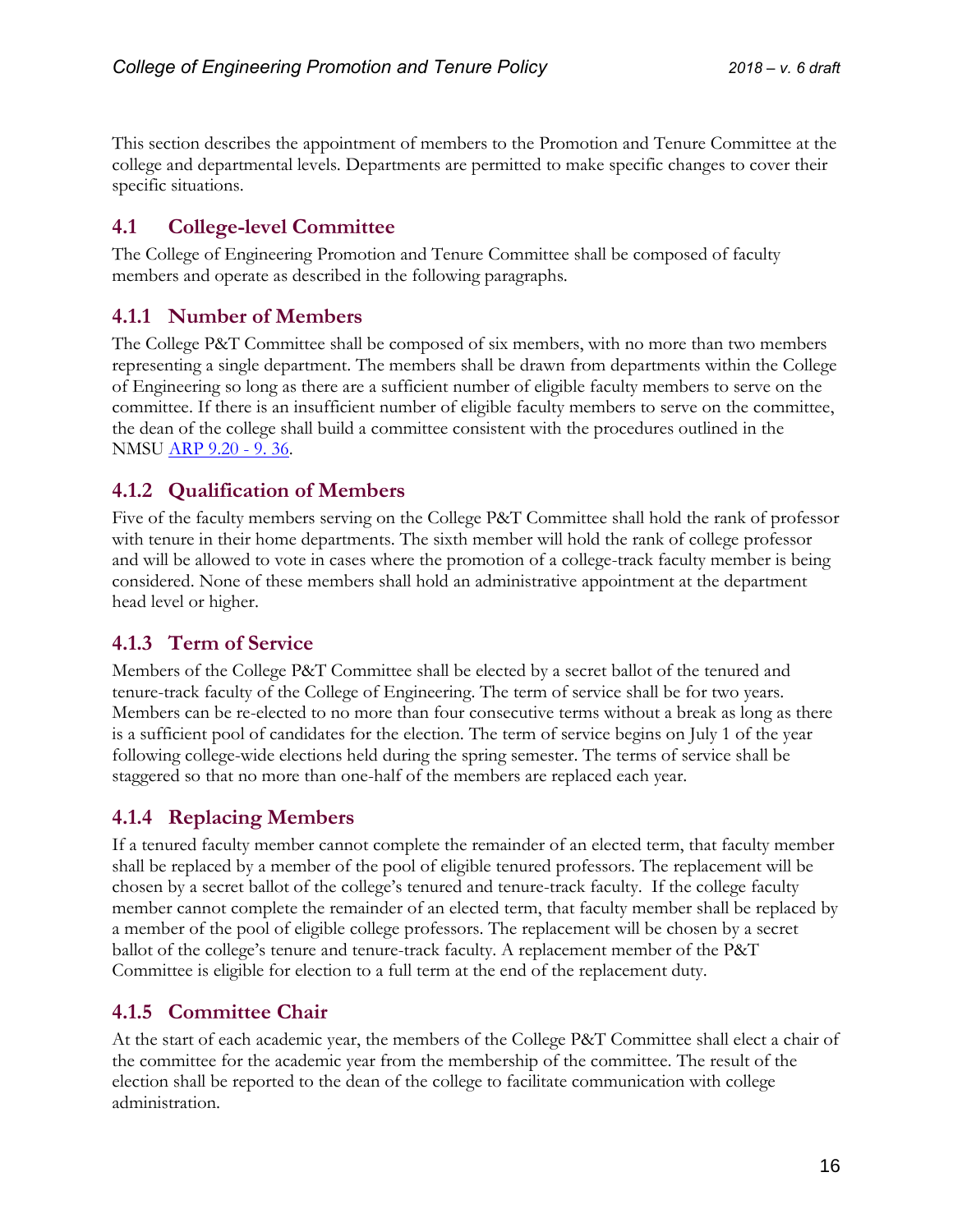The committee chair shall be responsible for:

- 1. Calling committee meetings,
- 2. Preparing and counting ballots for each P&T candidate,
- 3. Preparing the letter to the dean reporting the results of the ballot for each candidate and reporting the comments and recommendations about each candidate,
- 4. Maintaining coordination with the dean on matters related to the committee.

## <span id="page-16-0"></span>**4.2. Departmental Policies and Committees**

### <span id="page-16-1"></span>**4.2.1 Departmental Committee**

Based on the model of the College of Engineering Promotion and Tenure Committee, the individual departments within the college shall develop, in consultation with the dean, a similar structure for the departmental P&T committee that is also consistent with the  $\overline{ARP}$  9.20 - 9.36. Several recommendations for the departmental P&T committee are given in the next paragraphs. While there is diversity in size and mission among the departments in the College of Engineering, these recommendations are expected to be general enough to cover most situations. Each department in the College of Engineering is to draft written policies and procedures to codify the department's specific circumstances. All departmental committees will have a minimum of three members. If a department has fewer than three eligible members, faculty members external to the department will be added to the committee.

### <span id="page-16-2"></span>**4.2.2 Nominal Structure**

The Departmental Promotion and Tenure Committee shall be formed and operate according to the set of policies and procedures that the department develops and which adhere to the provisions of the <u>ARP 9.20 - 9.36</u> and fall within the guidelines established for the College of Engineering.

The committee members must meet the following provisions:

- 1. The committee members must all hold continuous contracts,
- 2. There shall be a minimum of three members of the committee,
- 3. the department head may appear before the committee but may not be present for committee deliberations and voting,
- 4. for reviewing promotion applications, the committee members must hold a rank equal to or higher than the rank to which the candidate is seeking promotion, and
- 5. a provision is to be made for any eligible faculty member to be part of the committee.

# <span id="page-16-3"></span>**4.2.3 Non-tenured and/or Associate Professor as Department Head**

As part of the candidate's dossier, the department head is required to provide a letter evaluating the candidate's application and stating whether or not the head supports the application for promotion and/or tenure. When the candidate for promotion and/or tenure is the department head, the dean of the college will appointment another department head to serve in the role of department head for the candidate.

# <span id="page-16-4"></span>**4.2.4 External Committee Members**

When the minimum number of faculty fitting the requirements specified in section 4.21, is not available within a department, as set by the individual Departmental Guidelines, then the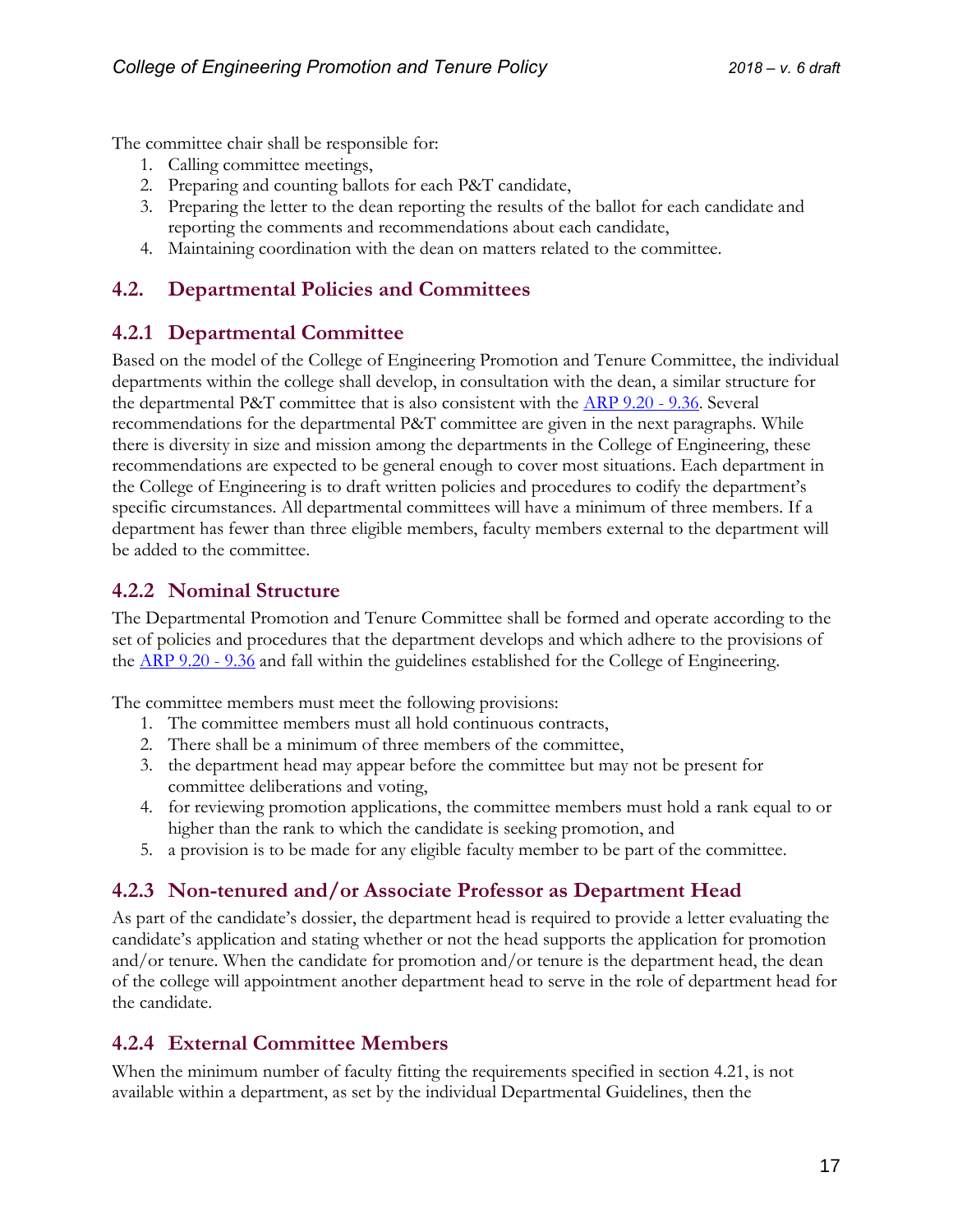Departmental Committee shall be augmented by tenured professors from other departments within the College of Engineering. These external members shall be nominated by the department head needing the augmented committee and approved by the dean of the college and the department head of the proposed external member.

# <span id="page-17-0"></span>**4.2.5 Department Policies**

Each department shall have a written policy for promotion and for tenure. This policy shall be in accordance with the university and college promotion and tenure policies. It shall include criteria and procedures for promotion and tenure. The department's criteria and procedures shall be determined by the faculty and department head subject to approval by the college dean.

# <span id="page-17-1"></span>**4.3 Roles and Responsibilities during the Promotion and Tenure Candidate**

# <span id="page-17-2"></span>**4.3.1 Candidate**

- 1. Maintains a curriculum vitae and a cumulative personal record of the activities and accomplishments affecting the application for P&T.
- 2. Reviews the personal portfolio in relation to the criteria for promotion and/or tenure and seeks guidance from senior faculty and the department head.
- 3. Every faculty member within the department below the rank of tenured professor will submit on an annual basis the P&T portfolio to the Department Head for his/her and Departmental P&T committee review.
- 4. In accordance with college procedures, requests and provides materials required in the midprobationary periodic review.
- 5. Applies for tenure by submitting to the department head in the spring of the candidate's fifth year, or other time as previously negotiated, a portfolio containing both the core document and documentation file in the format specified in section 4.7 of this document, Portfolio Preparation.
- 6. Provides the department head with a written list of potential external reviewers from which letters of evaluation may be requested. The candidate may provide the department head with a list of people they wish not to be reviewers. This item only applies to tenured and tenuretrack faculty.

# <span id="page-17-3"></span>**4.3.2 Department Head**

- 1. Establishes and monitors a process for tenure-track faculty to mentor the candidate in developing the best case for promotion and/or tenure.
- 2. Provides leadership in the collaborative writing and maintenance of department promotion and tenure policy.
- 3. Reviews the P&T portfolio of every faculty member within the department below the rank of tenured professor on an annual basis. Provides the faculty member with a written evaluation of progress toward the next promotion.
- 4. Provides initial information, timelines and copies of all written guidelines regarding promotion and tenure expectations and policies to all new and continuing faculty.
- 5. Ensures completeness and compliance of portfolios.
- 6. In consultation with P&T Committee, organizes the external review process.
- 7. Meets with the promotion and tenure committees to discuss procedural matters.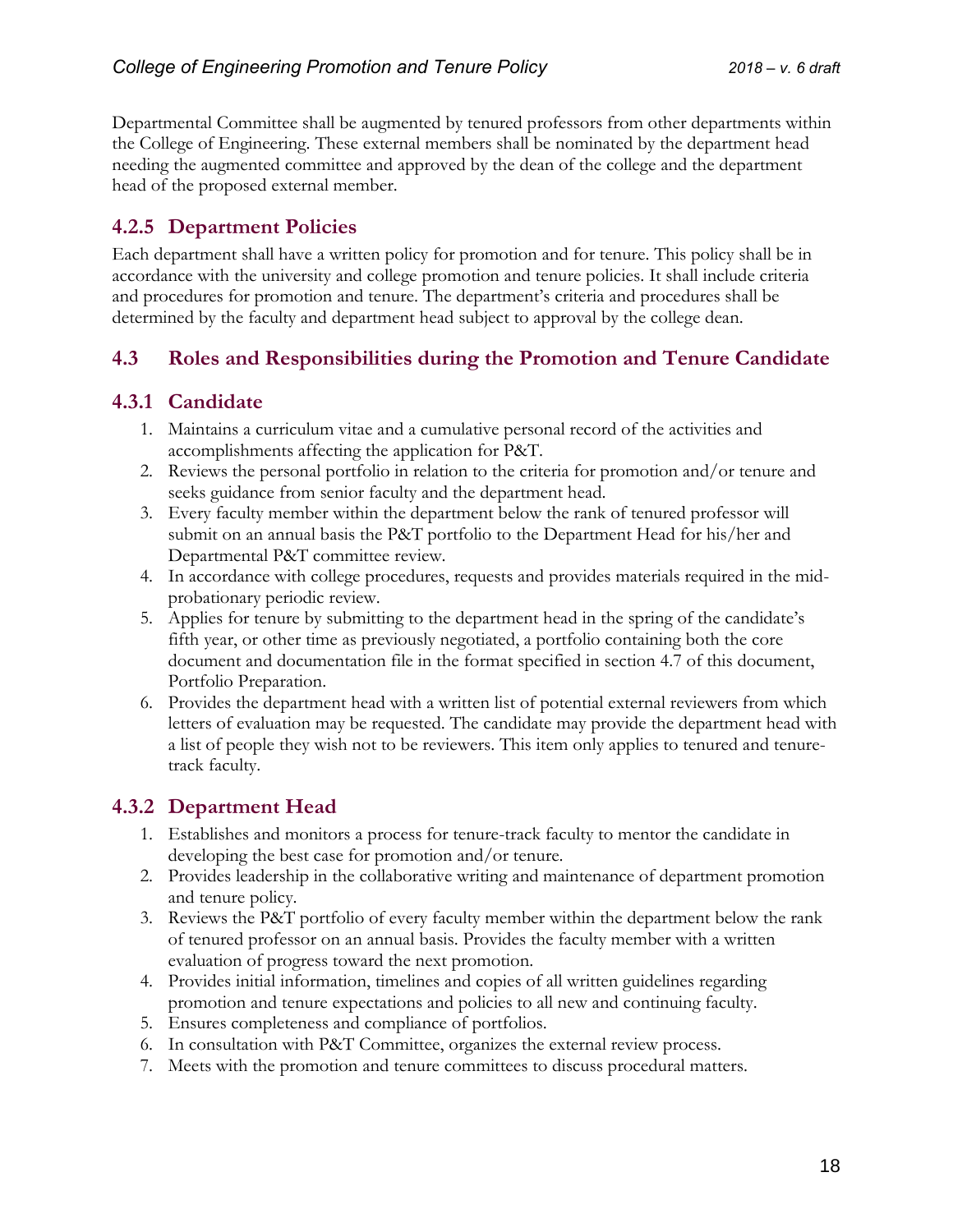# <span id="page-18-0"></span>**4.3.3 Department Promotion and Tenure Committee**

Reviews the P&T portfolio of every faculty member within the department below the rank of tenured professor on an annual basis. Provides the faculty member with a written evaluation of progress toward the next promotion.

# <span id="page-18-1"></span>**4.3.4 College Promotion and Tenure Committee**

- 1. Reviews the portfolios of all candidates for P&T and provides written letters of evaluation to the dean of engineering.
- 2. Provides mid-term reviews of portfolios for candidates.

### <span id="page-18-2"></span>**4.3.5 Dean**

- 1. Reviews the portfolios of all candidates for P&T and provides a written letter of evaluation to the provost.
- 2. May meet with the promotion and tenure committees to discuss procedural matters.

### <span id="page-18-3"></span>**4.4 Procedural Issues**

### <span id="page-18-4"></span>**4.4.1 Temporary Suspension of Tenure Process**

A candidate may temporarily suspend the P&T time process in accordance with the procedure provided in [APR 9.35.](https://arp.nmsu.edu/9-35/)

# <span id="page-18-5"></span>**4.4.2 Confidentiality of Records**

All records associated with the P&T process will be kept confidential. Records will be secured in the offices of either the department heads or dean of the College of Engineering. Deliberations pertaining to P&T matters will occur in the departmental conference rooms or the dean's office conference room.

# <span id="page-18-6"></span>**4.4.3 Review of P&T Policies**

The P&T policies of the departments within the College of Engineering and the college's policy with be reviewed every three years. The review process will be led by the chair of the corresponding P&T committee. Input will be solicited from all faculty members in the pertinent unit.

# <span id="page-18-7"></span>**4.4.4 Change of Criteria**

If the NMSU rules on faculty evaluation, promotion and tenure  $(\underline{ARP}\ 9.30 - 9.36)$  should change during a faculty member's pre-tenure or pre-promotion period, the faculty member may elect whether to be evaluated by the former rule or the revised rule, and this election shall be documented in writing to clearly specify which standards, criteria, etc., will be applied in accordance with the faculty member's election.

# <span id="page-18-8"></span>**4.4.5 Deliberations Pertaining to P&T**

Deliberations and voting of promotion and tenure committees will be conducted in closed session only among committee members. Committee members can attend sessions by a confidential electronic method with permission of the committee chair. Committee members must take part in the deliberations in order to vote.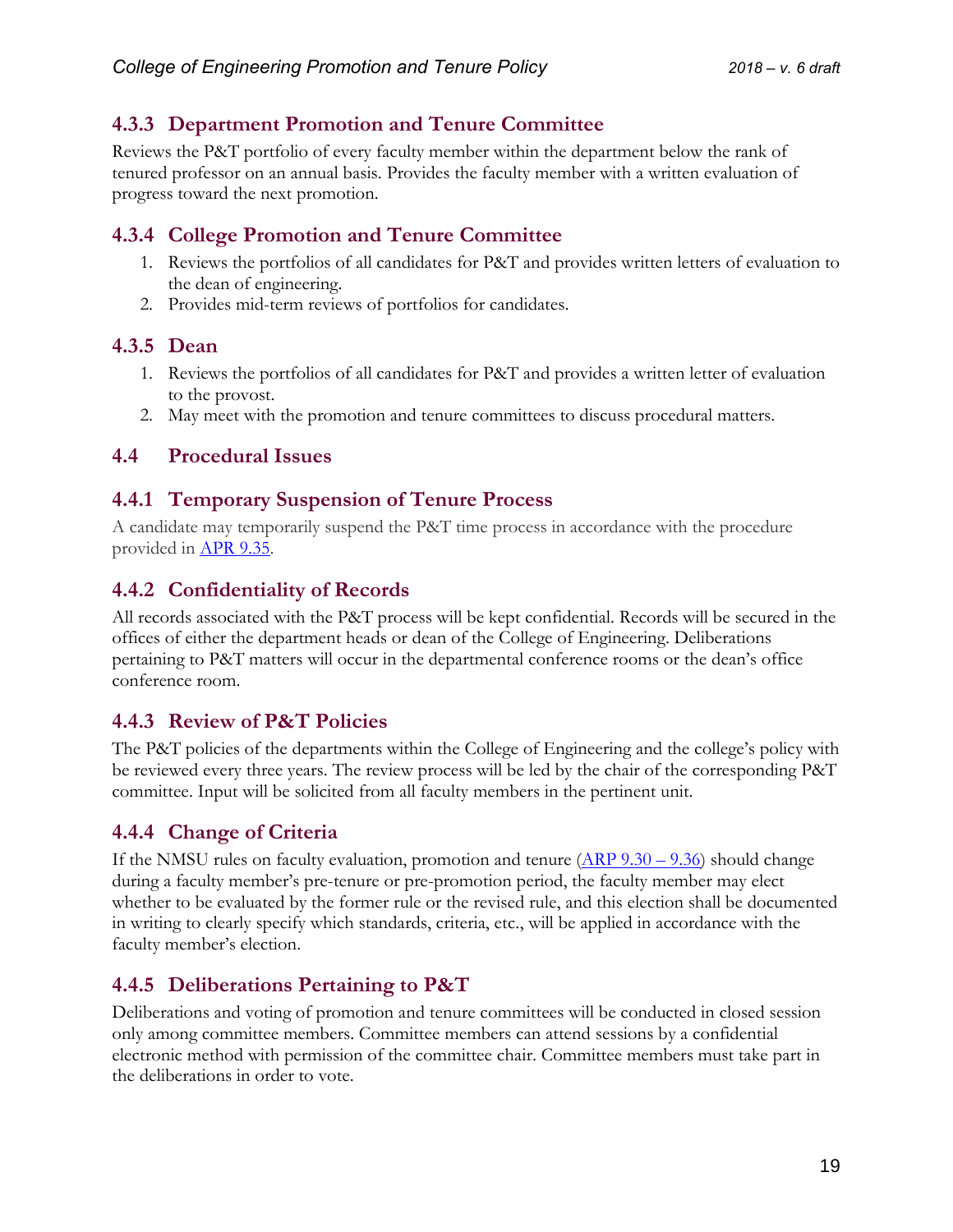# <span id="page-19-0"></span>**4.4.6 Notification of P&T Deliberations**

Each candidate will receive letters from both the college and departmental P&T committees with the recommendations and numerical vote count. The letters will be on the appropriate letterhead and signed by all members of the committee.

# <span id="page-19-1"></span>**4.4.7 Withdrawal from the P&T process**

A candidate may withdraw from further consideration in accordance with [ARP 9.25.](https://arp.nmsu.edu/9-25/)

# <span id="page-19-2"></span>**4.4.8 Sample Portfolios**

Candidates may request with sample portfolios from their department head if permission is given by a fellow faculty member to share his or her portfolio.

# <span id="page-19-3"></span>**4.4.9 Augmentation of Portfolios**

Once a portfolio leaves the department, it may not be changed by the candidate except to correct errors of fact. Any such corrections will take place at the discretion of the dean, department head and chair of the College P&T Committee.

# <span id="page-19-4"></span>**4.4.10 Review of Portfolio by Candidate**

A candidate can review all items included in the portfolio assembled prior to the review by appropriate committees, administrators and any external reviewers.

# <span id="page-19-5"></span>**4.4.11 Appeals**

The appeals process is outlined in **APR10.60**.

# <span id="page-19-6"></span>**4.5 Balloting**

The members of the College Promotion and Tenure Committee shall consider each application for promotion or tenure as a separate decision. That is, a candidate under consideration for promotion and tenure will have one ballot for promotion and a separate ballot for tenure. The same dossier can be used by a candidate to support both the promotion and tenure application if being submitted at the same time. The ballots shall be marked in secret by each committee member. In cases where a candidate for P&T is from the same department as a committee member, that committee member shall recuse himself/herself from the voting. Recusal shall also occur when there are cases of conflict of interest as specified in the appropriate section of the ARP or, as deemed relevant, by the committee member. A committee member also may choose to abstain from voting on a candidate.

The ballot for promotion and/or tenure consideration shall be similar to those shown below. These are not signed ballots.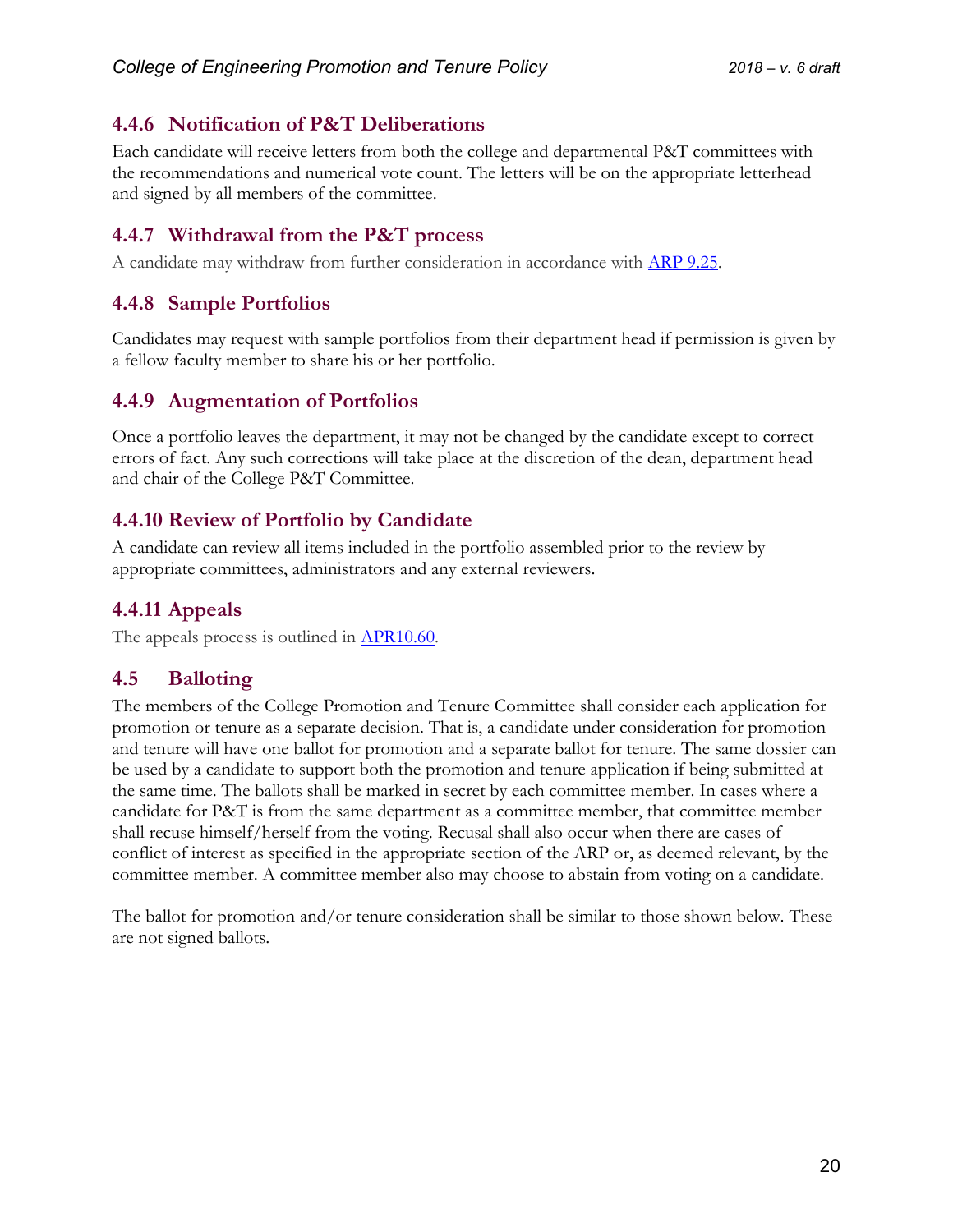| In the matter of the proposed action of promoting Name of Candidate<br>to the position of |  |
|-------------------------------------------------------------------------------------------|--|
| 1 vote:<br>abstain<br>recuse<br>ves<br>$\sim$ no                                          |  |

This form may be downloaded from<https://engr.nmsu.edu/promotion-and-tenure/>

#### <span id="page-20-0"></span>**4.6 Letters of Recommendation**

At the conclusion of the balloting, the College Promotion & Tenure Committee shall prepare a letter to the dean of the college summarizing the results of the committee's deliberations. This letter is to be approved and signed by each member of the committee.

This letter will contain:

- 1. A summary sheet listing all of the candidates considered and the disposition of their applications.
- 2. A detailed result for each candidate providing:
	- a. A ballot decision for, against, recuse or abstain from the application;
	- b. The committee evaluation of the candidate's performance in the areas of teaching, research and service with pertinent examples to support the evaluation. Evaluations should be ranked as fair, good, very good or excellent based upon the consensus of the committee.
	- c. Recommendations to the candidate for ways of strengthening the candidate's performance for the review at their next performance level.

The following form may be helpful to the committee members in organizing the evaluation of the candidate.

| Candidate Name             |        |         |                     |        |                |         |  |
|----------------------------|--------|---------|---------------------|--------|----------------|---------|--|
| Promotion to:              | Tenure |         | Associate Professor |        | Full Professor |         |  |
| Ballot:                    | For    | Against |                     | Recuse |                | Abstain |  |
| Evaluation: Teaching       |        |         |                     |        |                |         |  |
| Evaluation: Research       |        |         |                     |        |                |         |  |
| <b>Evaluation: Service</b> |        |         |                     |        |                |         |  |
| Recommendations:           |        |         |                     |        |                |         |  |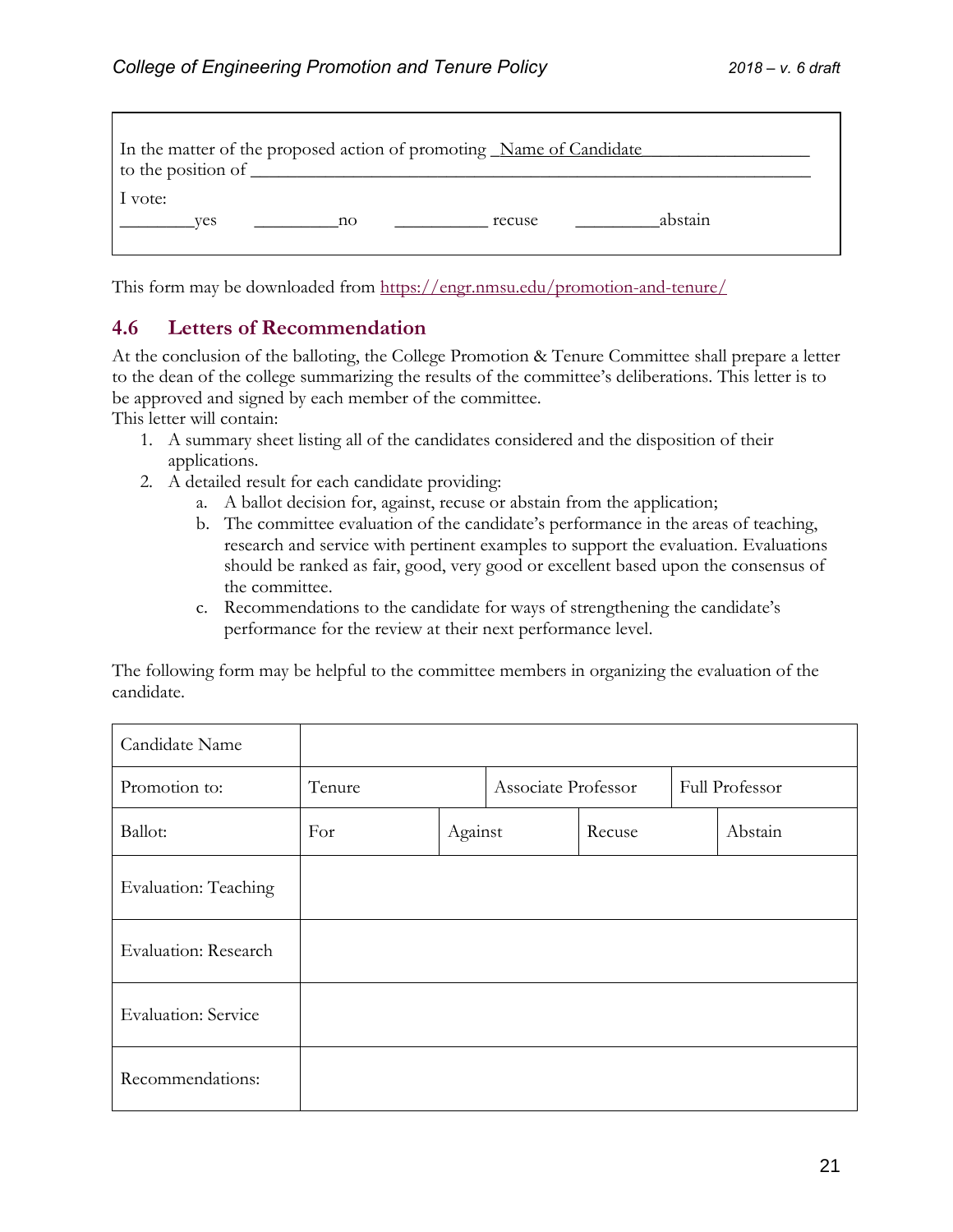This form may be downloaded from<https://engr.nmsu.edu/promotion-and-tenure/>

### <span id="page-21-0"></span>**4.7 Portfolio Preparation**

In accordance with department and college guidelines, the candidate is responsible for submitting a promotion and tenure portfolio.

To promote consistency in evaluation at the college level, the following format is the standard for the College Promotion and Tenure Committee. Individual departments are free to adopt additional requirements to address specific needs, *e.g.* professional licensure. However, a printed dossier containing the information in the format specified here is required for the college-level review.

The College of Engineering Dean's Office will provide candidates with binders set up with appropriate tabs and forms to help promote uniformity and adherence to the required format.

The combination of items 4-6 shall not exceed 50 pages.

- **1. Routing Form (see Appendix C)**
- **2. Cover Sheet (see Appendix C)**
- **3. Evaluators' Documentation** 
	- **a. Contract Status and Dossier Review Form (see Appendix C)**
	- **b. Dean's Letter**
	- **c. Department Head's Letter**
	- **d. College Review Committee Recommendation**
	- **e. Department Review Committee Recommendation**
- **4. Table of Contents (see Appendix C)**
- 5. **Executive Summary**

*A one or two paragraph statement by the candidate requesting consideration for tenure and/or promotion that includes a brief discussion at to why the candidate should be granted tenure and/or promotion.*

#### **6. Curriculum Vitae**

*Should cover educational and work history. Although there will be no restriction on length of the CV, superfluous material is not desirable. Suggestion: List important contributions in the resume and include any major support material in an appendix.*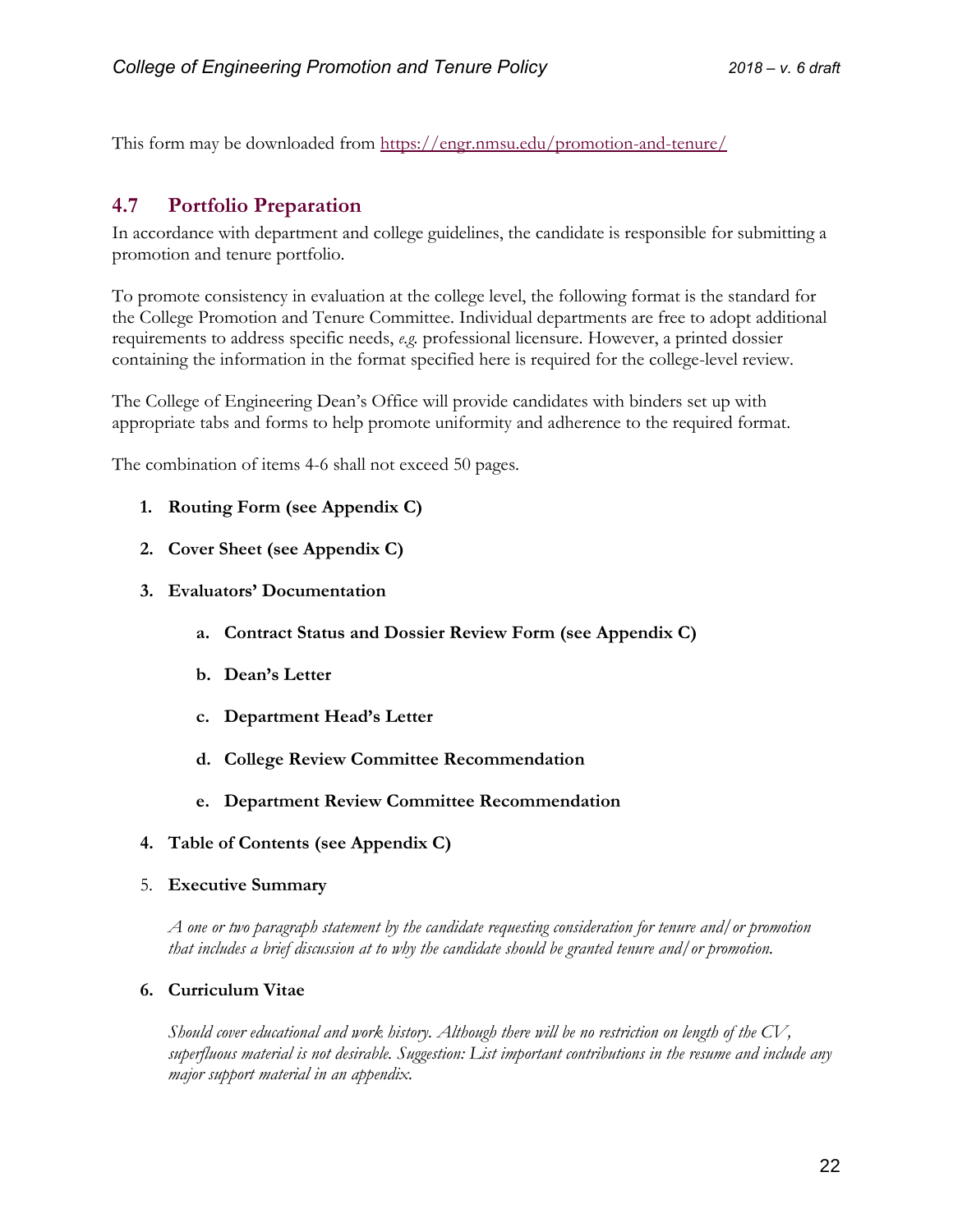- **7. Performance Evaluations**
- **8. Unit Mission Statements**
- **9. External Review Letters**

#### **10. Supplemental Documentation**

The following sections describe the candidate's contributions. If applying for tenure, the candidate should *document activity since starting at NMSU. If applying for promotion, the candidate should document activity since the last promotion or tenure review.* 

#### **a. Workload Summary (see Appendix C)**

|                                                                                         |                          | <b>Workload Summary</b><br>Percentage of Effort      |                                    |  |  |  |
|-----------------------------------------------------------------------------------------|--------------------------|------------------------------------------------------|------------------------------------|--|--|--|
| Candidate Name:                                                                         |                          |                                                      |                                    |  |  |  |
| For tenure consideration?<br>(to include cumulative information for college employment) |                          |                                                      |                                    |  |  |  |
| For promotion?<br>(to include information since last promotion)                         |                          |                                                      |                                    |  |  |  |
| Semester/Year                                                                           | Teaching<br>and Advising | Research,<br>Scholarly<br>and Creative<br>Activities | Service, Extension<br>and Outreach |  |  |  |
|                                                                                         |                          |                                                      |                                    |  |  |  |
|                                                                                         |                          |                                                      |                                    |  |  |  |
|                                                                                         |                          |                                                      |                                    |  |  |  |
|                                                                                         |                          |                                                      |                                    |  |  |  |
|                                                                                         |                          |                                                      |                                    |  |  |  |
|                                                                                         |                          |                                                      |                                    |  |  |  |
|                                                                                         |                          |                                                      |                                    |  |  |  |
|                                                                                         |                          |                                                      |                                    |  |  |  |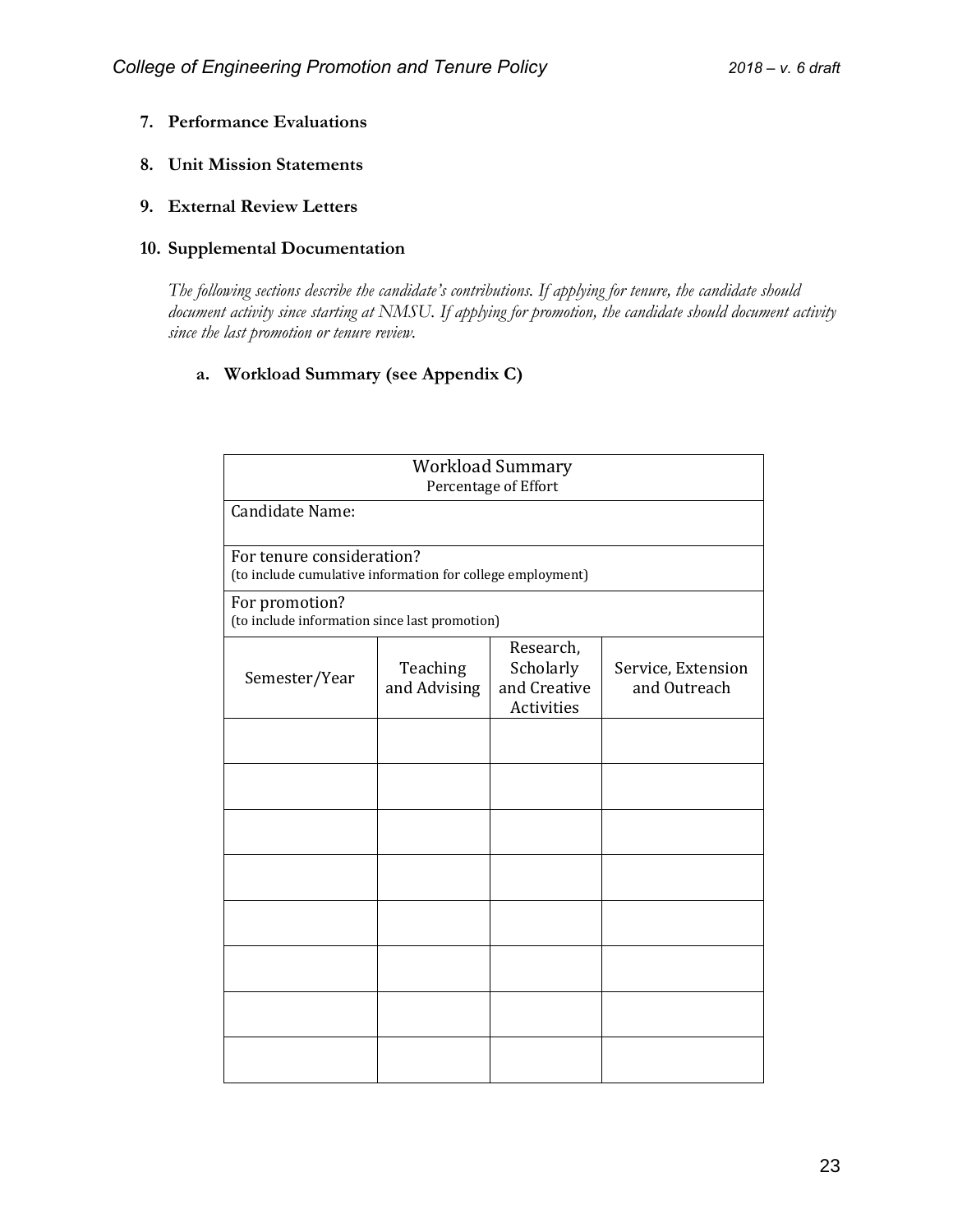#### **b. Teaching and Advising**

#### **Teaching Summary**

Number of:

- Different Undergraduate Courses Taught (Non Service) (Service) Total Undergraduate Student Credit Hours
- **Graduate Courses Taught**
- **Graduate Students Supervised:** 
	- Master's (completed) –
- Coursework Only
- Project
- Thesis
	- Master's (under current supervision)
	- Doctoral (completed)
	- Doctoral (under current supervision)
- **Cals Committees Participated In** 
	- Master's
	- Doctoral Comprehensive
	- Doctoral Final
- Number of Short Courses, Off Campus Courses, and/or Distance Education Courses Taught
- Refereed Teaching Publications
- Non-Refereed Teaching Publications
- Teaching Awards
- **Teaching Conferences Attended**
- **Papers Presented on Teaching**
- **Textbooks Written**
- Faculty Adviser to a Student Organization, Yes/No and, if yes, which one(s)
- Member of the Graduate Faculty, Yes/No
- For departments with a graduate program, Total Graduate Student Credit Hours

*Note: Under the category Graduate Students Supervised, include only students for whom you are the principal adviser.*

#### **Teaching**

Briefly describe up to five contributions to teaching that your feel is most significant. This section may include invited seminars on teaching, development of new curricula, innovative procedures in the classroom, service as faculty adviser to a student organization, etc.

List in tabular form: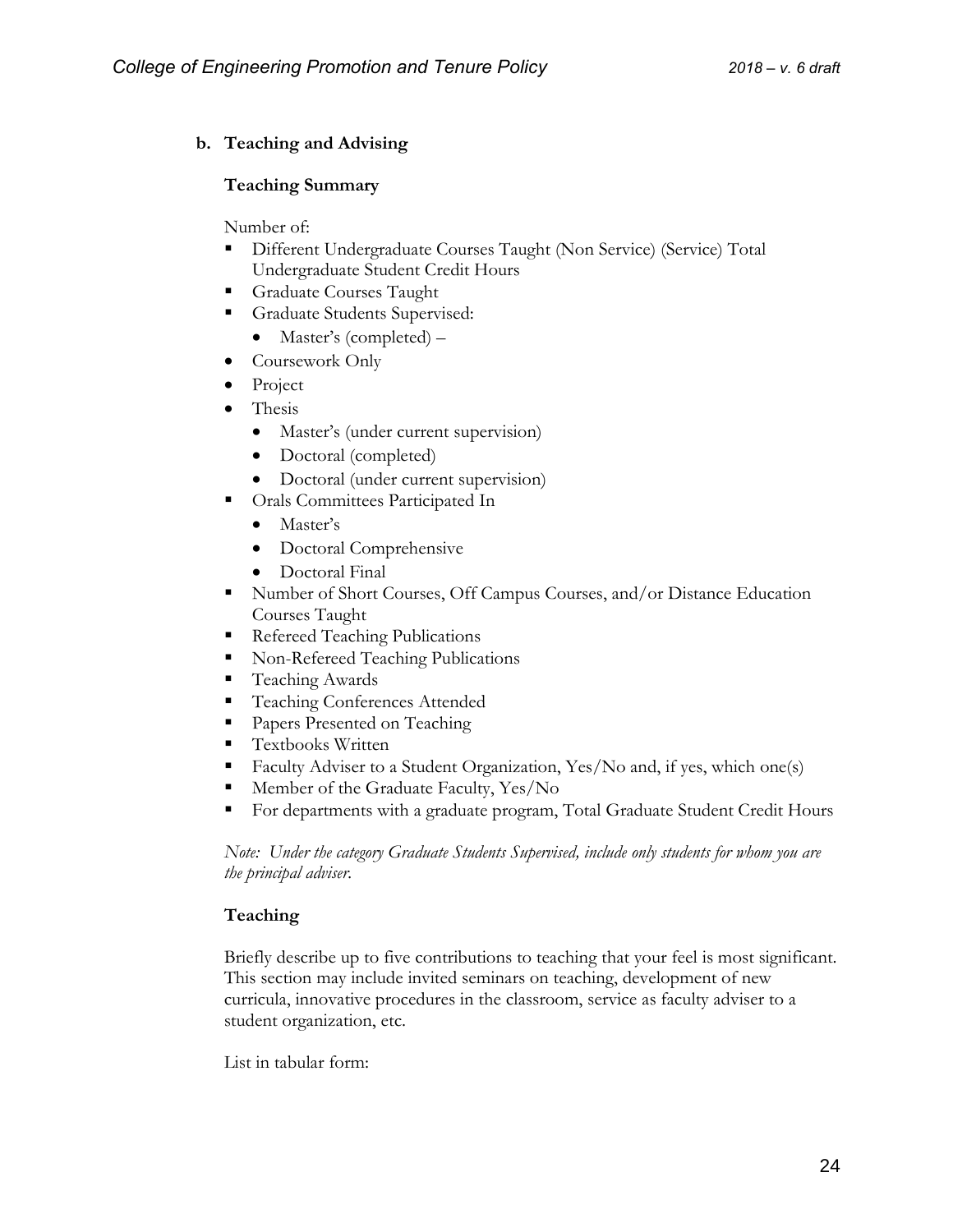- Courses taught. Indicate whether service or non-service and whether newly taught.
- Number of students and student credit hours.
- No more than five of what you believe are your most significant teaching publications and explain why they are important.
- Teaching awards.
- Doctoral students who received degrees under your supervision and the titles of their dissertations (Published Yes/No.) \*
- Master's students who received degrees under your supervision (thesis only) and the titles of their theses. (Published Yes/No.) \*
- Short courses attended or organized, describe the nature of your participation, and briefly detail off-campus and distance-education activities.
- Other related items.

#### **c. Funded Research, Scholarly and Creative Activities**

#### **Research and Creative Activity Summary**

- Number of Proposals Submitted
- **Number of Proposals Funded**
- Indicate Total Dollar Amount as PI
- Indicate Total Dollar Amount as Co-PI
- **Indicate Total Dollar Amount as Investigator**
- Number of Research/Creative Activity Projects as Principal or Co-Principal Investigator
- Number of Research/Creative Activity Awards
- Research/Creative Activity Monographs written
- Number of Peer Reviewed Research/Creative Activity Publications
	- Conference Publications
	- Journal Publications
- Number of Non-Peer Reviewed Research/Creative Activity Publications
	- Conference Papers
	- Journal Papers
- Number of Research/Creative Activity Conferences Attended
- Number of Research/Creative Activity Papers Presented
- Number of Research/Creative Activity Reports Written
- Number of Patents Obtained or related economic development activities
- Number of Invited Papers
- Number of Invited Presentations

#### **Research and Creative Activity**

Briefly describe up to five research and creative activity efforts that you believe have had an important contribution to your field and why.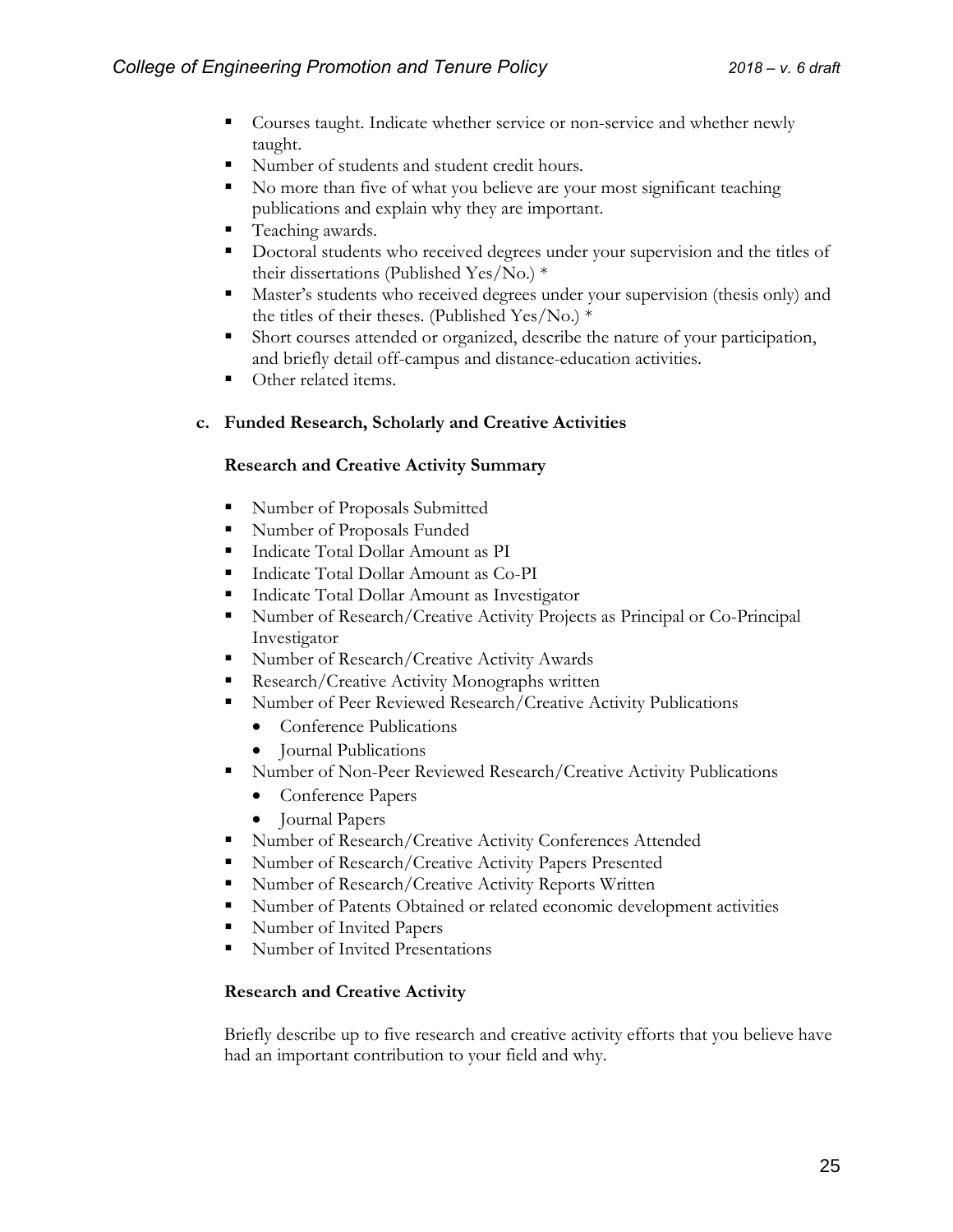- List funded proposals and indicate nature of your participation (e.g. PI), specify funding agency, dollar amount and duration. Explain research leadership activities such as leading multi-faculty teams, mentoring junior faculty through your research efforts, etc.
- List peer reviewed research and creative activity publications.
- **List research and creative activity conferences attended and indicate whether a** paper was presented.
- **EXECUTE:** List patents obtained and specify details. List economic development activities, licensing technology activities, or other related economic development activities.
- List research and creative activity awards and awarding agency.
- List off-campus activities that have, or have the potential, to contribute to research or creative activity efforts at the university (e.g. summer work at a national laboratory.)
- List other metrics delineating the significance of the research and creative activity, e.g. citations.

#### **d. Service, Extension and Outreach**

#### **Professional Service Summary**

- Number of professional societies of which you are a member
- Number of honor societies of which you are a member
- Number of officer positions held in professional societies
- Number of committees which you have served on
	- University
	- College
	- Departmental
	- Professional Society
- Number of officer positions held on committees
- Number of professional service commendations or awards

#### **Professional Service**

Briefly describe up to five professional service activities that you feel have contributed to the university, professional organizations, or community (implies local, state, national, or international) since your last promotion. These activities could include the organization of a science fair, consulting, expert witness testimony, development of a professional seminar, etc. Explain why.

- **EXECUTE:** List professional societies of which you are a current member in good standing. Indicate committee service and officer's positions held with time of service.
- List committees on which you served and give dates of service.
- List professional service awards, date and awarding agency.
- List development activities for the university; specify type of contribution and contributing agency.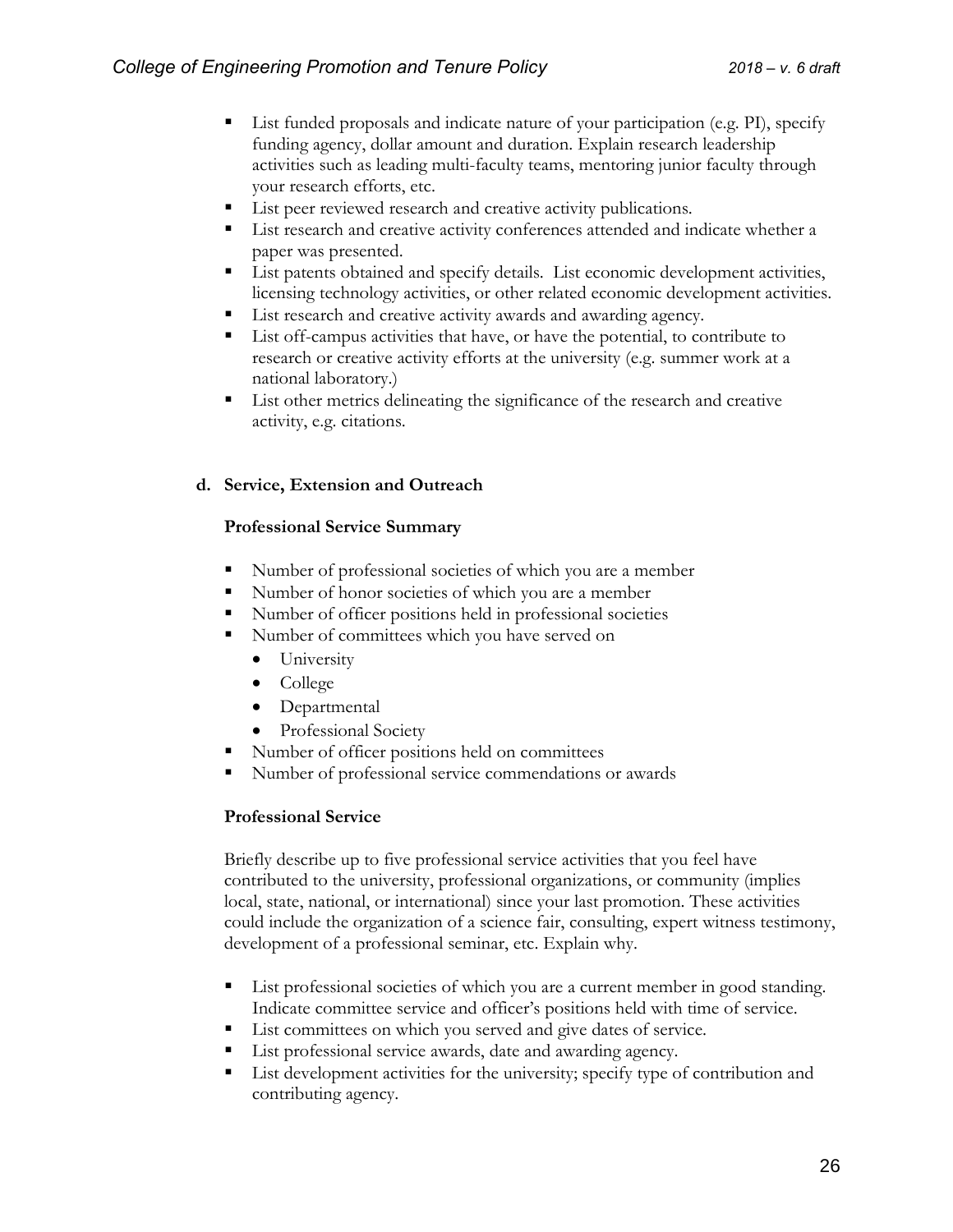Other activities such as participating in sponsoring agency proposal review panels.

#### **11. Appendices**

*Keep support material to a minimum unless additional information is requested in the review process. Include material only of a highly significant nature, such as major award citations or a summary table of teaching evaluations.*

#### <span id="page-26-0"></span>**4.8 Time Table for Reviews**

The ARP 9.20 - 9.36 describes the milestones for processing the application packets for promotion and/or tenure. The College Promotion and Tenure Committee shall follow the general university schedule. In order to meet the College and University schedules specified in the ARP 9.20 - 9.36, the Department Heads and Departmental P&T Committees will need to complete their review of the applicants from their individual departments by mid-term of the fall semester. The completed packets, with Department Head and Departmental P&T Committee letters of recommendation, will need to be submitted to the Dean of the College in a timely manner after the Department completes its work in order to meet College and University schedules. The Department Head and the Departmental P&T Committee will notify the candidate of their recommendations. At this time, the candidate may choose to withdraw from the process or proceed to the next level. If the candidate proceeds to the next level, he/she may submit a brief supplemental document to the College P&T committee to refute any adverse comments from either the Department Head or Departmental P&T Committee. In practice, this means that:

- 1. The College P&T committee will review dossiers towards the end of the fall semester, usually in November.
- 2. If the dossiers are missing substantial components, they will be returned to the Department without the College Committee taking action. If the deficiencies are not corrected in a complete and timely manner before the committee finishes its deliberations for the Fall Semester, the Committee may choose to defer further consideration of the dossier until the review cycle occurring during the subsequent Academic Year.
- 3. Recommendations to the Dean will be reported as soon as practicable after the Committee has completed its balloting and drafting the recommendation letters, usually by the last week of the fall semester or the first week of the spring semester.
- 4. The Committee shall review and recommend, as needed through the academic year, dossiers related to hiring external candidates for
	- a. Faculty positions at a rank above the Assistant Professor level and/or with an offer of tenure;
	- b. Administrative positions where tenure and a specified faculty rank are part of the offer package for the position.

The results of this review will be reported to the Dean of the College in the same manner as the normal candidates for Promotion and Tenure.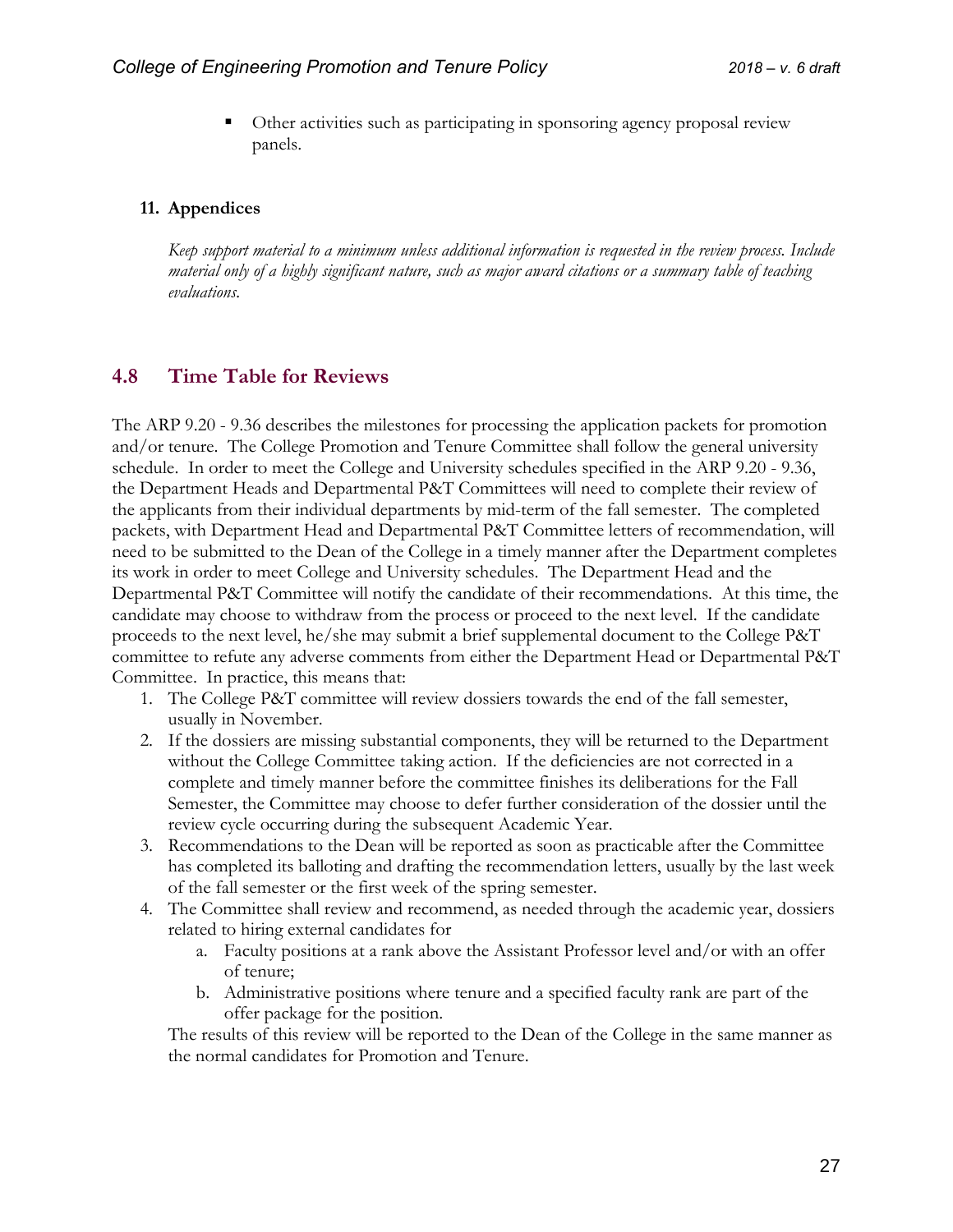#### College of Engineering Promotion and Tenure Policy **2018** 2018 - v.6 draft

Each college shall determine a timeline for conducting promotion and tenure reviews compatible with due dates issued by the provost. The dates indicated here are deadlines set by the college; the provost may alter these by further directives, and/or 12-month appointments may require a different time schedule. Revised September 2020 per Provost Office changes.

|                           |                             | <b>College of Engineering P&amp;T Timeline</b>                                                                                                                                                                                                                                                                            |
|---------------------------|-----------------------------|---------------------------------------------------------------------------------------------------------------------------------------------------------------------------------------------------------------------------------------------------------------------------------------------------------------------------|
| Due Date                  | Responsibility              | Action                                                                                                                                                                                                                                                                                                                    |
| TBD by<br>Department Head | Department<br>Head          | Notifies candidate of eligibility for promotion and/or tenure<br>review and provides electronic copies of departmental, college,<br>and university policies, rules and procedures related to promotion<br>and tenure. Confers with candidate regarding goals, promotion<br>and tenure.                                    |
| TBD by<br>Department Head | Department<br>P&T Committee | Reviews toe portfolio of each candidate and in accordance with<br>the college policies reports to the department head indicating the<br>progress toward promotion and/or tenure as well as the<br>strengths and weaknesses in each of the areas required for<br>promotion and tenure.                                     |
| TBD by<br>Department Head | Candidate                   | With support from the department and college, prepares<br>portfolio.                                                                                                                                                                                                                                                      |
| August                    | Department<br>Head          | Sends necessary documents to external reviewers.                                                                                                                                                                                                                                                                          |
| August/September          | Department<br>Head          | Uploads external reviewers' letters into Digital Measures upon<br>receipt.                                                                                                                                                                                                                                                |
| October 1                 | Candidate                   | Uploads completed portfolio into Digital Measures. The<br>portfolio can only be amended hereafter in accordance with<br>department and college guidelines.                                                                                                                                                                |
| October 31                | Department<br>P&T Committee | Reviews candidate portfolios, compiles ballot results and writes<br>letter of decision for upload into Digital Measures for department<br>head's review.                                                                                                                                                                  |
| November 15               | Department<br>Head          | Uploads department head's recommendation on promotion and<br>continuous contract for the dean's review.                                                                                                                                                                                                                   |
| December 15               | College P&T<br>Committee    | Reviews candidate portfolios, department head and Department<br>Promotion and Tenure Committee's recommendations. Tallies<br>ballots, writes recommendation and uploads into Digital<br>Measures.<br>Informs the dean or comparable administrator if a department<br>fails to follow department and/or college procedure. |
| February 1                | Dean                        | Reviews all promotion and tenure materials and writes<br>recommendation for each candidate and uploads into Digital<br>Measures.<br>Dean or comparable administrator transmits all materials to the<br>provost's reviewing team via Digital Measures.                                                                     |
| April 15                  | Dean and<br>Provost         | Dean and provost review each candidate's submission. The<br>provost provides decision in writing.                                                                                                                                                                                                                         |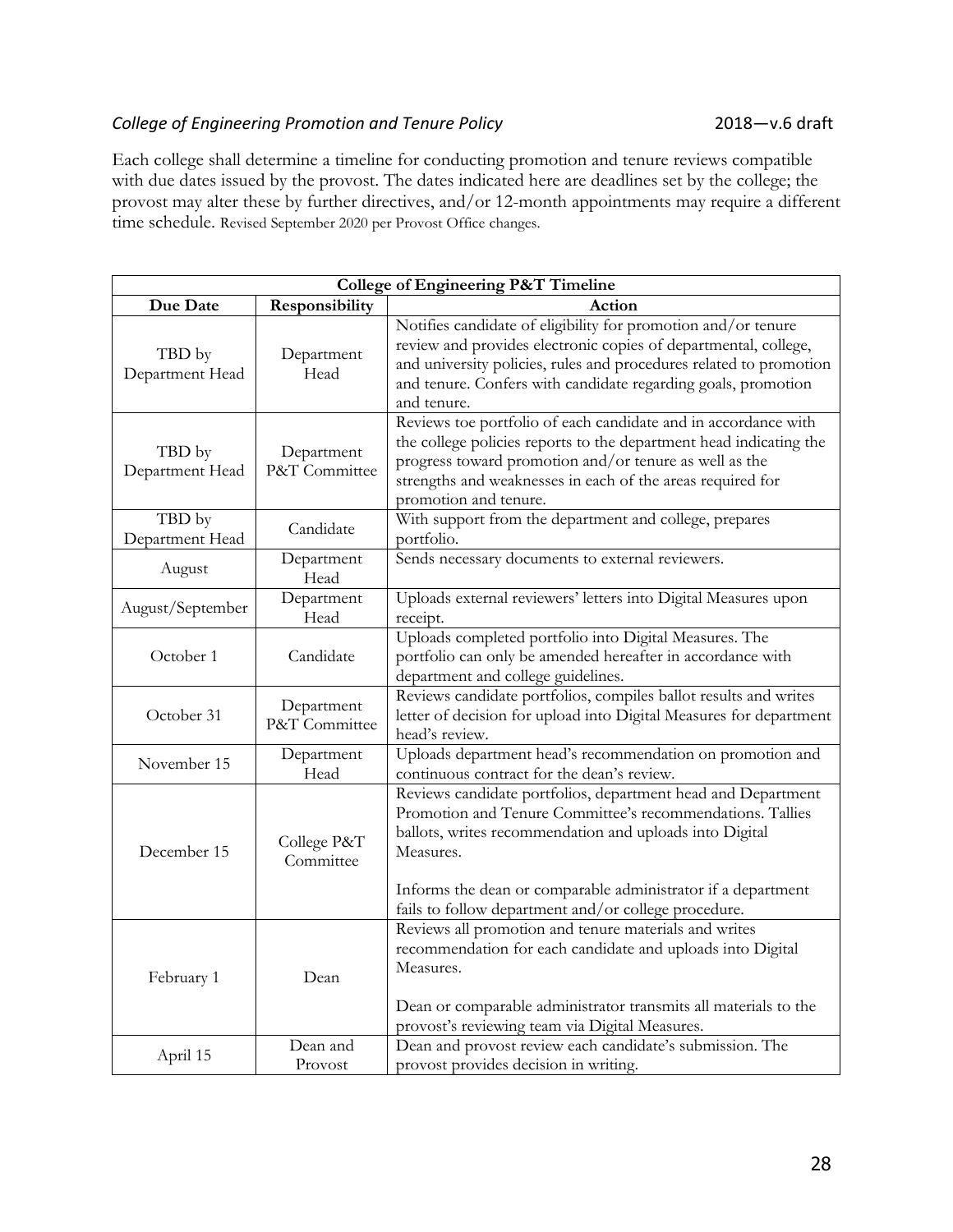| April                 | Provost             | Informs the president of the recommendations of the department head,         |
|-----------------------|---------------------|------------------------------------------------------------------------------|
|                       |                     | college dean and the decision of the provost.                                |
| May                   | Provost             | Sends final decisions to dean.                                               |
| May                   | Provost             | Prepares an official list of promotion and tenure decisions for distribution |
|                       |                     | to relevant deans, comparable administrators, the vice-president for         |
|                       |                     | administration and finance, and the assistant vice president for human       |
|                       |                     | resource services.                                                           |
| May                   | Dean/Department     | The dean notifies the department head of the decision and the                |
|                       | Head                | department head notifies the candidate.                                      |
| First Day of          | Human Resource      | Promotion and tenure decisions become effective.                             |
| <b>Fall Semester</b>  | Services and Budget |                                                                              |
|                       | Office              |                                                                              |
| *Date set by Provost. |                     |                                                                              |

# <span id="page-28-0"></span>**5.0 Post-Tenure Review**

Annual performance evaluation is an essential element of post tenure review. The evaluation shall take into consideration the different percentages assigned to different categories in a tenured faculty member's annual allocation of effort. Furthermore, the department head shall inform a faculty member in writing about any serious performance deficiency found in an annual review, and recommend corrective actions. If a deficiency has continued for two or more years and the faculty member has not carried out the recommended actions, a more comprehensive review of the deficiency by the departmental promotion and tenure committee may be initiated. Either the department head, with the concurrence of a majority of the tenured faculty in the department, or the concerned faculty member may request such a review. If the committee determines there is no serious deficiency, the department head and faculty member shall be so informed, and a statement of the finding placed in the faculty member's personnel file. For any serious deficiency identified in the review, the committee shall work with the faculty member and department head to develop a remedial program that will be no less than two years in duration. The more comprehensive review will not be performed more than once every five years for a faculty member.

NMSU's Administrative Rules and Procedures Section 9.36, Faculty Post-Tenure Review, Part 6: Persistent Teaching Deficiencies, may also apply.

# <span id="page-28-1"></span>**6.0 Letters of Recommendation**

By NMSU policy, letters from off-campus peers, sponsors and colleagues are to be used to document the candidate's stature within the professional community. A minimum of three external (outside the university) letters reviewing the candidate's activities must be included to support research faculty portfolio. Each candidate will compile and Conflict of Affiliation (COA) document using the NSF procedure. See Appendix B for form. The external review letters will be solicited by the department head to form a list of six possible reviewers. This list will be comprised of three names submitted by the candidate and three names submitted by the department head. The final list of reviewers must include at least one from the candidate's list. No person appearing on the candidate's COA document may serve as a reviewer. After the peer reviewers have given their consent to conducting the review, the department head will send each of the reviewers a copy of relevant research materials (papers, books, etc.) which the candidate feels best support the application, a copy of the candidate's CV, and any other relevant material the department head and candidate believe supports the application. The reviewers are to comment on the quality and impact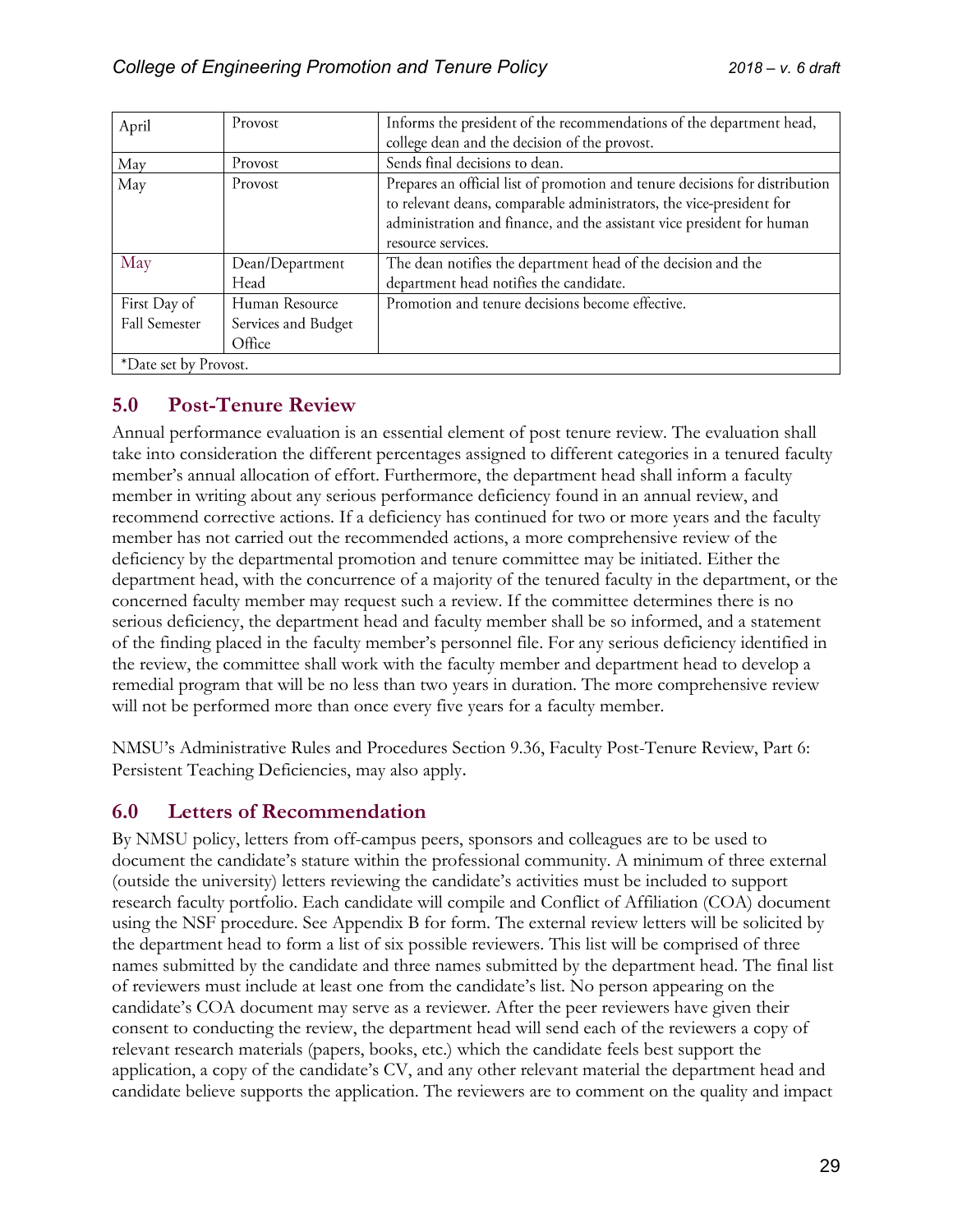of the work and the value to the profession. The department head will include a summary of the reviewer's qualifications with the letters of support in the candidate's portfolio.

Additional letters of support of teaching and service, both external and internal, may also be included. Candidates should exercise good judgment in determining the number of letters to be incorporated into the support documentation section. Additionally, faculty members must demonstrate how they have met the objectives outlined in the College of Engineering Departmental Faculty Evaluation Forms.

A summary of the relevant research achievements and qualifications of the external reviewers should be included noting such information as journal publications, citations, editorial positions, awards, etc.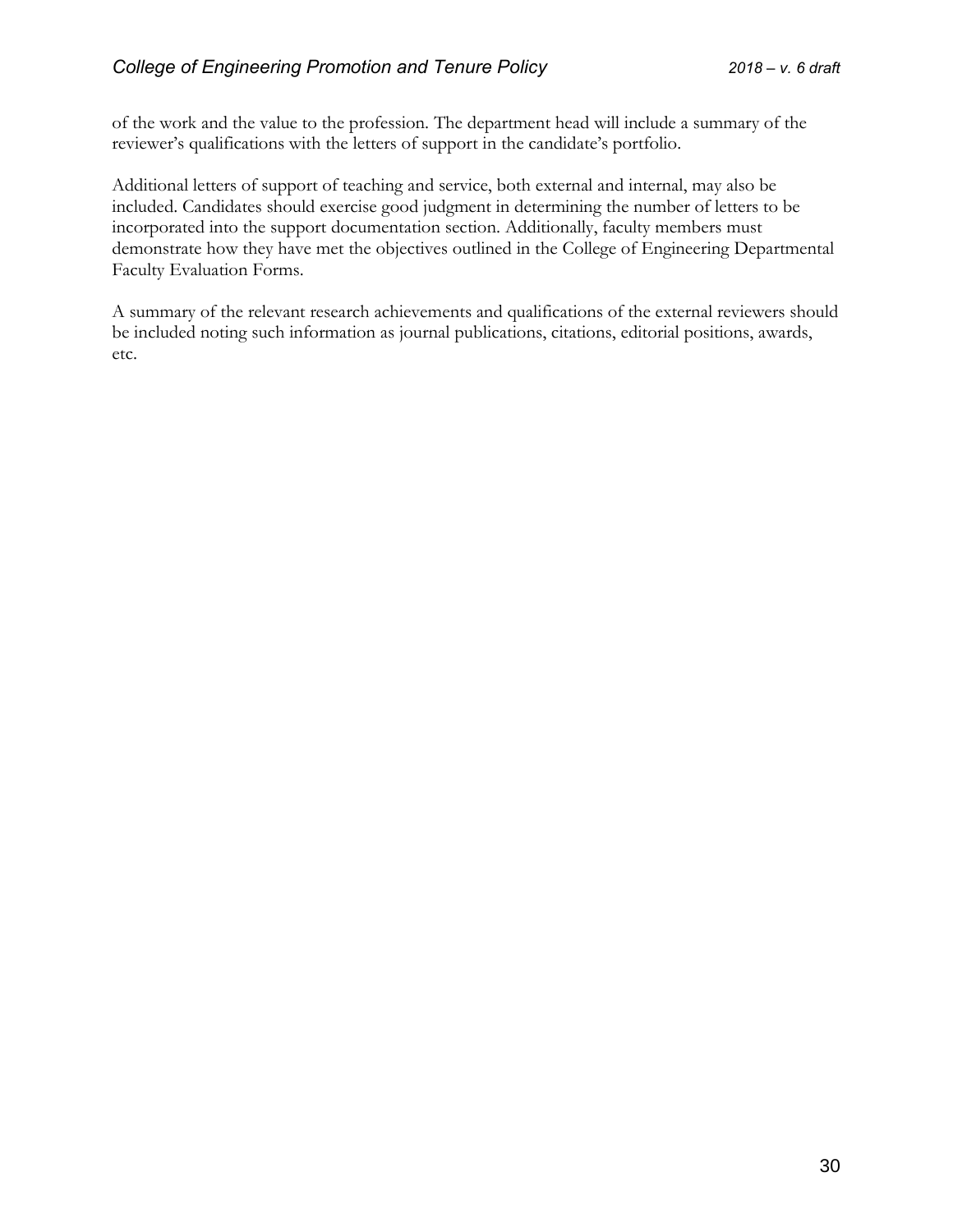# <span id="page-30-0"></span>**Appendix A: Table of Guidelines to be considered for Tenure and Promotion**

**NOTE: These guidelines constitute necessary but not sufficient conditions for tenure and/or promotion**. In addition to these guidelines, faculty applying for tenure and/or promotion must build a compelling case of their strength and growth potential in each of the categories. Each faculty member must demonstrate they have achieved excellence in categories of Teaching and/or Research and Creative Activities.

| Guidelines to be considered for<br>Tenure/Promotion in All Departments                                                                                                                                                                                                                                                                                                                                                                                                                              |                                                                                                                                                                                                                                                                                                                                                                                                                                                                                                                                           |
|-----------------------------------------------------------------------------------------------------------------------------------------------------------------------------------------------------------------------------------------------------------------------------------------------------------------------------------------------------------------------------------------------------------------------------------------------------------------------------------------------------|-------------------------------------------------------------------------------------------------------------------------------------------------------------------------------------------------------------------------------------------------------------------------------------------------------------------------------------------------------------------------------------------------------------------------------------------------------------------------------------------------------------------------------------------|
| <b>Assistant to Associate</b><br>and Consideration for Tenure                                                                                                                                                                                                                                                                                                                                                                                                                                       | <b>Associate to Full Professor</b>                                                                                                                                                                                                                                                                                                                                                                                                                                                                                                        |
| • High research productivity<br>• Quality teaching                                                                                                                                                                                                                                                                                                                                                                                                                                                  | · Sustained growth in research<br>productivity<br>• Quality teaching<br>• Service to department and<br>profession<br>· Leadership within department and<br>college                                                                                                                                                                                                                                                                                                                                                                        |
| · Sustained record of effective<br>undergraduate and graduate teaching<br>evidenced by: student evaluations, peer<br>evaluations, administrative reviews,<br>COE metrics, direct measurements, etc.                                                                                                                                                                                                                                                                                                 | · Sustained record of effective<br>undergraduate and graduate teaching<br>evidenced by: student evaluations,<br>peer evaluations, administrative<br>reviews, COE metrics, direct<br>measurements, etc.<br>• Evidence of creative activity in<br>teaching (ABET service, curriculum<br>development, advanced teaching<br>methods).                                                                                                                                                                                                         |
| • A publication rate of 1.5 peer-<br>reviewed papers/year over the<br>probationary period that are published<br>or formally accepted or U.S. patents<br>issued. Journals must appear in the ISI<br>or Web of Science database and<br>reference NMSU as the author's<br>institution. Two papers may be referred<br>conference papers that appear in the<br>above databases. Faculty members with<br>shortened tenure clocks may use one<br>paper per year of credit from their<br>previous position. | • A publication rate of 1.5 peer-<br>reviewed papers/year over the<br>previous four years that are published<br>or formally accepted or U.S. patents<br>issued since last promotion. Journals<br>must appear in the ISI or Web of<br>Science database and reference<br>NMSU as the author's institution.<br>Two may be referred conference<br>papers that appear in the above<br>databases. At least two of the papers<br>must be authored jointly with graduate<br>students. Faculty members with<br>shortened tenure clocks may use one |
|                                                                                                                                                                                                                                                                                                                                                                                                                                                                                                     | · Two M.S. degrees completed with                                                                                                                                                                                                                                                                                                                                                                                                                                                                                                         |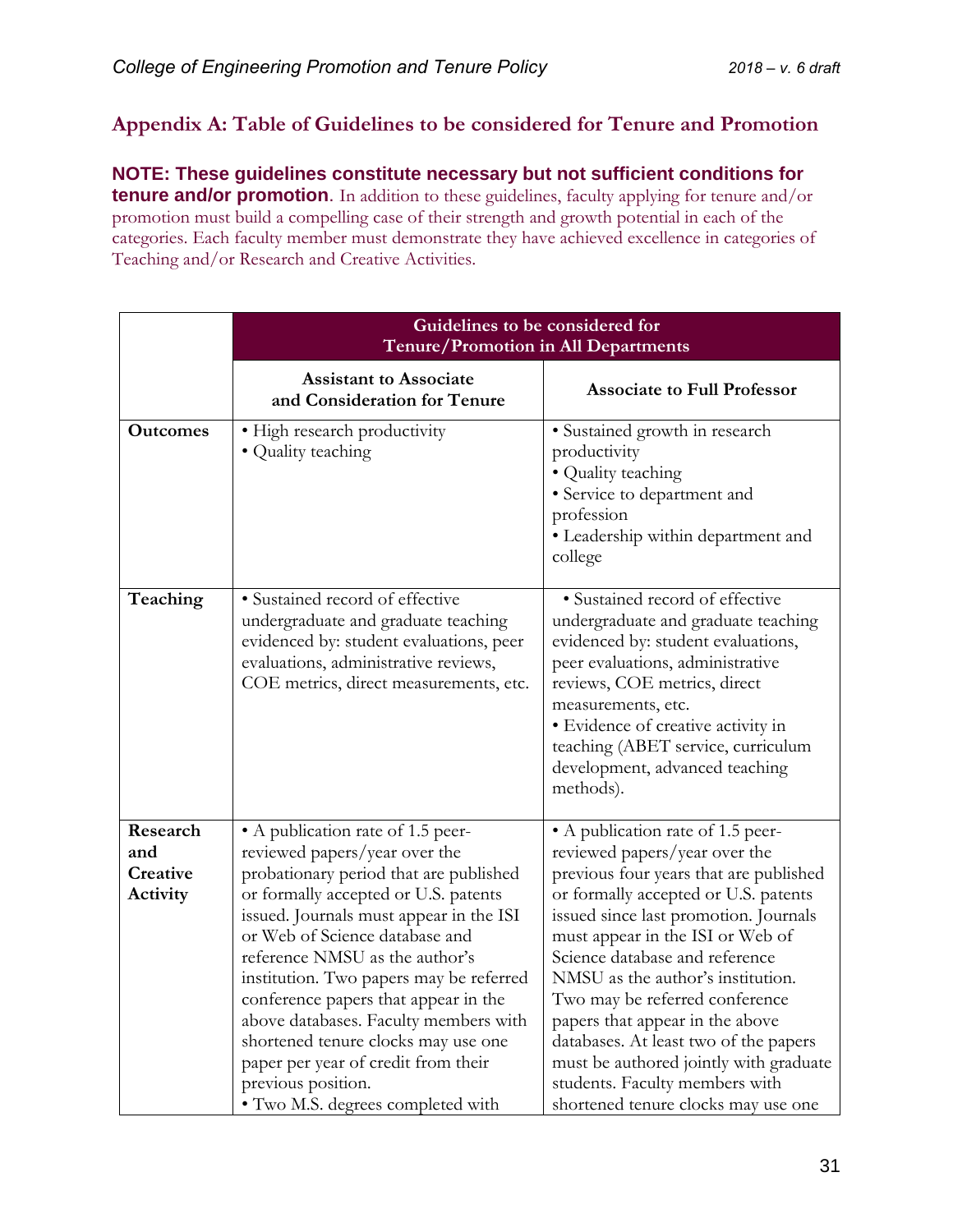|            | thesis                                                                                         | paper per year of credit from their      |
|------------|------------------------------------------------------------------------------------------------|------------------------------------------|
|            | • One Ph.D. candidate passed qualifier                                                         | previous position, since their last      |
|            | • Six external proposals/grants                                                                | promotion                                |
|            | submitted as PI, including four to                                                             | • Total of 30 ISI citations of scholarly |
|            | federal agencies, and at least one                                                             | publications (career cumulative).        |
|            | CAREER proposal                                                                                | • Graduated at least two Ph.D.           |
|            | • Enough external funding to support                                                           | students (career cumulative).            |
|            | eight graduate student-years                                                                   | • Enough external funding to support     |
|            |                                                                                                | 10 graduate student-years since last     |
|            |                                                                                                | promotion                                |
| Service,   | • Service to profession (Proposal/paper                                                        | • Service to profession (editorial,      |
| Extension, | review etc.)                                                                                   | office-bearer etc.)                      |
| Outreach   | • Departmental committees                                                                      | • Significant service to the college and |
|            |                                                                                                | NMSU as evidenced by letters of          |
|            |                                                                                                | endorsement and leadership positions     |
|            |                                                                                                | • Leadership in departmental             |
|            |                                                                                                | committees                               |
|            |                                                                                                |                                          |
|            | Note: Evaluation for promotion and tenure for ETSE faculty members will be based on a          |                                          |
|            | teaching/service ratio of 75/25 percent, unless the faculty member is interested in conducting |                                          |
|            | research. In such cases, the teaching/service/research split would be negotiated with the      |                                          |
|            |                                                                                                |                                          |

department head and departmental Promotion and Tenure Committee.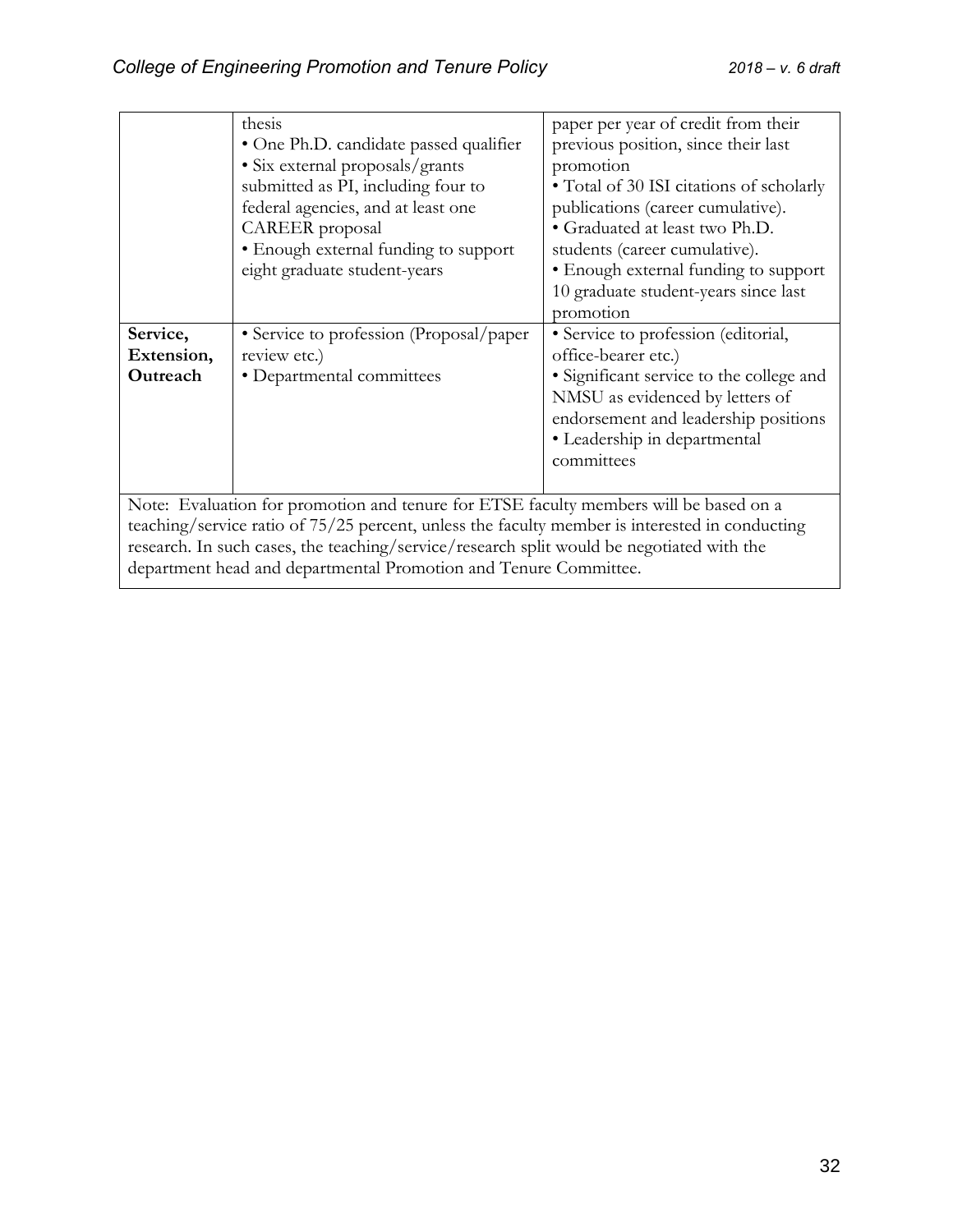# <span id="page-32-0"></span>**Appendix B: NSF COA Form**

The NSF COA form, along with instructions, can be found and downloaded from <https://engr.nmsu.edu/promotion-and-tenure/>

There are five separate categories of information which correspond to the five tables in the COA template:

#### COA template Table 1:

List the individual's last name, first name, middle initial, and organizational affiliation in the past 12 months.

#### COA template Table 2:

List names as last name, first name, middle initial, for whom a personal, family, or business relationship would otherwise preclude their service as a reviewer.

#### COA template Table 3:

List names as last name, first name, middle initial, and provide organizational affiliations, if known, for the following:

- The individual's Ph.D. advisors; and
- All of the individual's Ph.D. thesis advisees.

#### COA template Table 4:

List names as last name, first name, middle initial, and provide organizational affiliations, if known, for the following:

- Co-authors on any book, article, report, abstract or paper with collaboration in the last 48 months (publication date may be later); and
- Collaborators on projects, such as funded grants, graduate research or others in the last 48 months.

#### COA template Table 5:

List editorial board, editor-in chief and co-editors with whom the individual interacts. An editor-inchief must list the entire editorial board.

- Editorial Board: List name(s) of editor-in-chief and journal in the past 24 months; and
- Other co-Editors of journal or collections with whom the individual has directly interacted in the last 24 months.

This information is used to manage reviewer selection. See Exhibit II-2 for additional information on potential reviewer conflicts.

1. Note that graduate advisors are no longer required to be reported.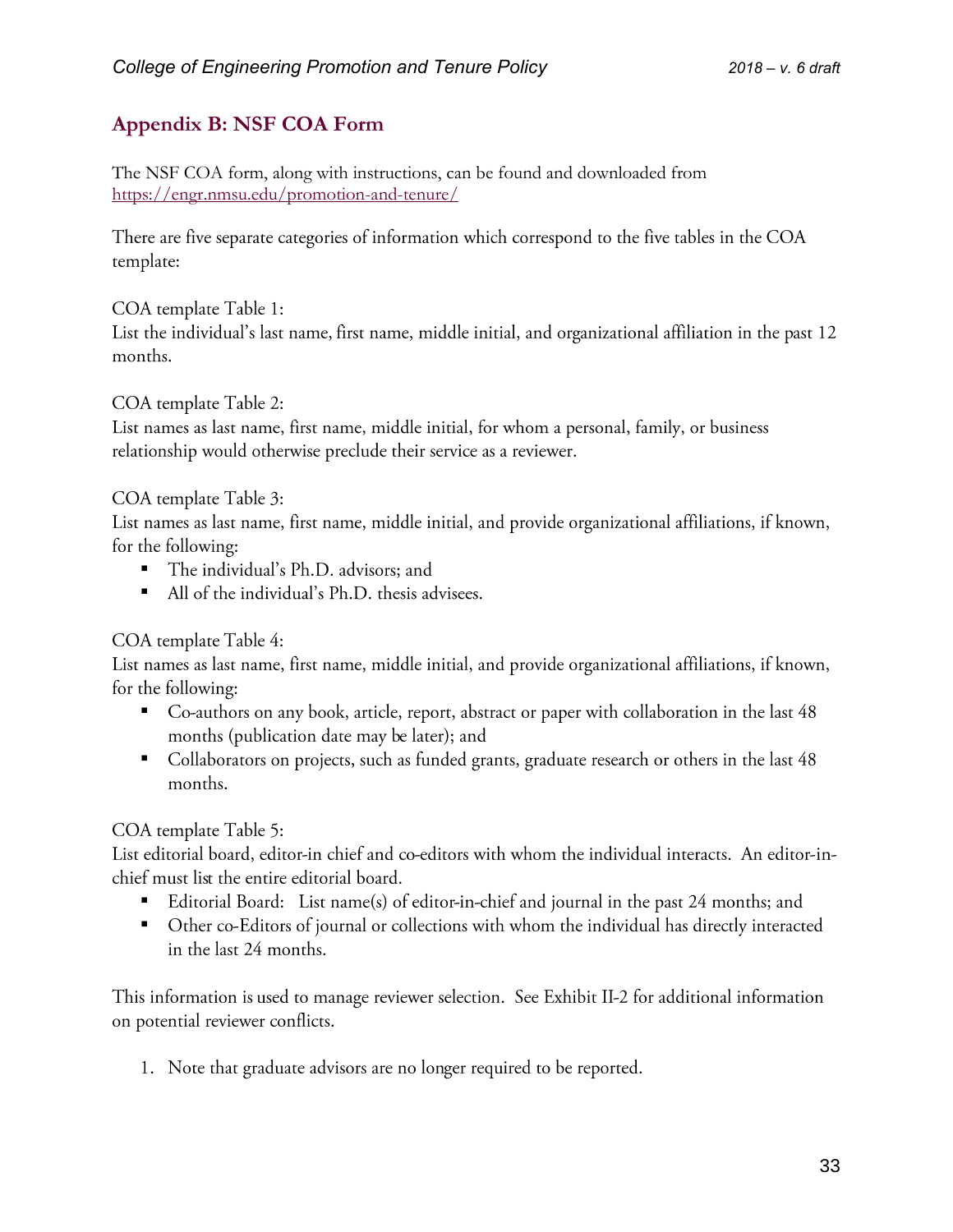2. Editorial Board does not include Editorial Advisory Board, International Advisory Board, Scientific Editorial Board, or any other subcategory of Editorial Board. It is limited to those individuals who perform editing duties or manage the editing process (i.e., editor in chief).

List names as Last Name, First Name, Middle Initial. Additionally, provide email, organization, and department (optional) to disambiguate common names.

Fixed column widths keep this sheet one page wide; if you cut and paste text, set font size at 10pt or smaller, and abbreviate, where necessary, to make the data fit. To insert n blank rows, select n row numbers to move down, right click, and choose Insert from the menu.

You may fill-down (crtl-D) to mark a sequence of collaborators, or copy affiliations. Excel has arrows that enable sorting.

For "Last Active Date" and "Last Active" columns dates are optional, but will help NSF staff easily determine which information remains relevant for reviewer selection.

"Last Active Date" and "Last Active" columns may be left blank for ongoing or current affiliations.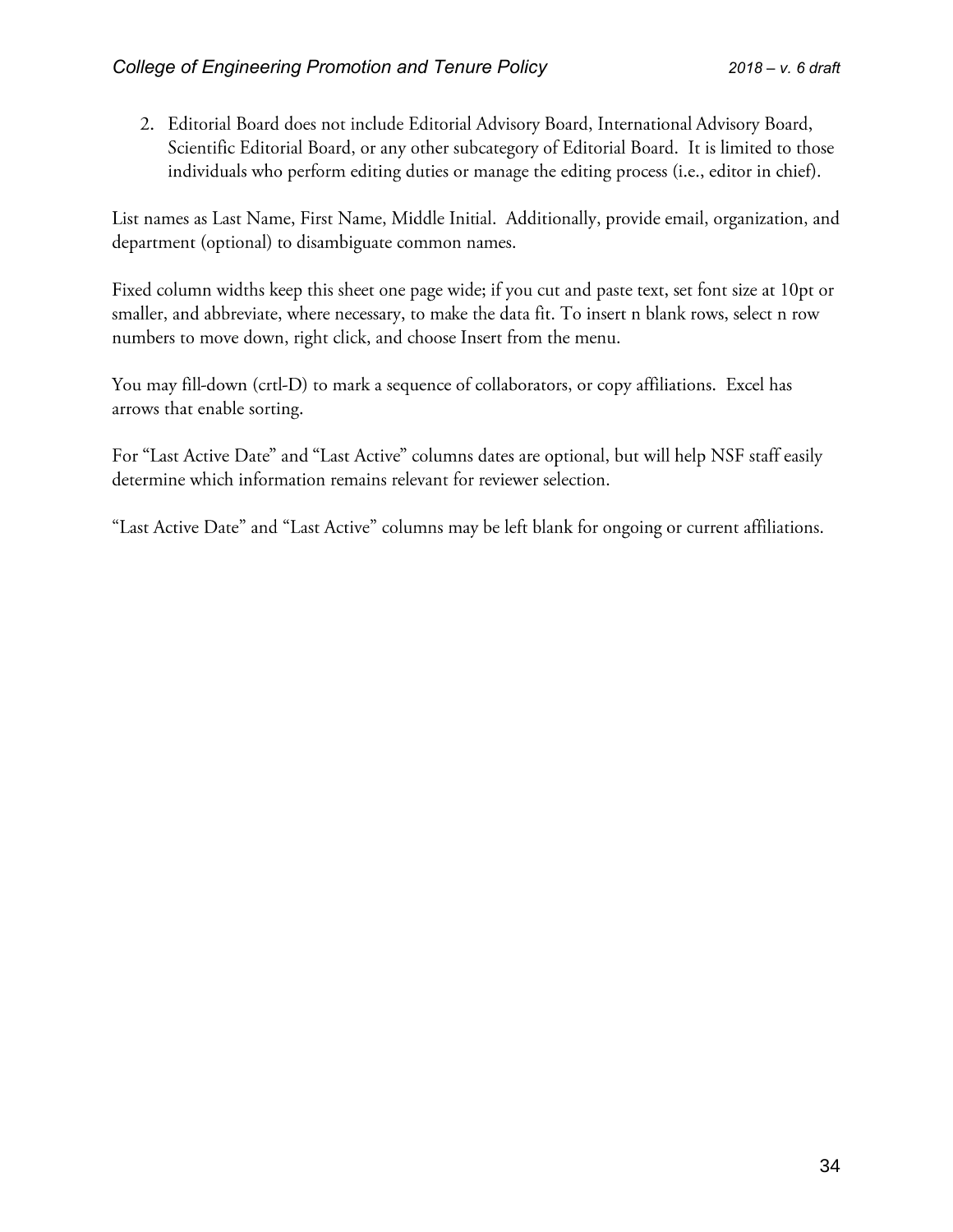# <span id="page-34-0"></span>**Appendix C: Forms**

All forms for binders and other binder materials may be found and downloaded from <https://engr.nmsu.edu/promotion-and-tenure/>

Binders with tabbed index pages and forms may be requested from the Dean's Office.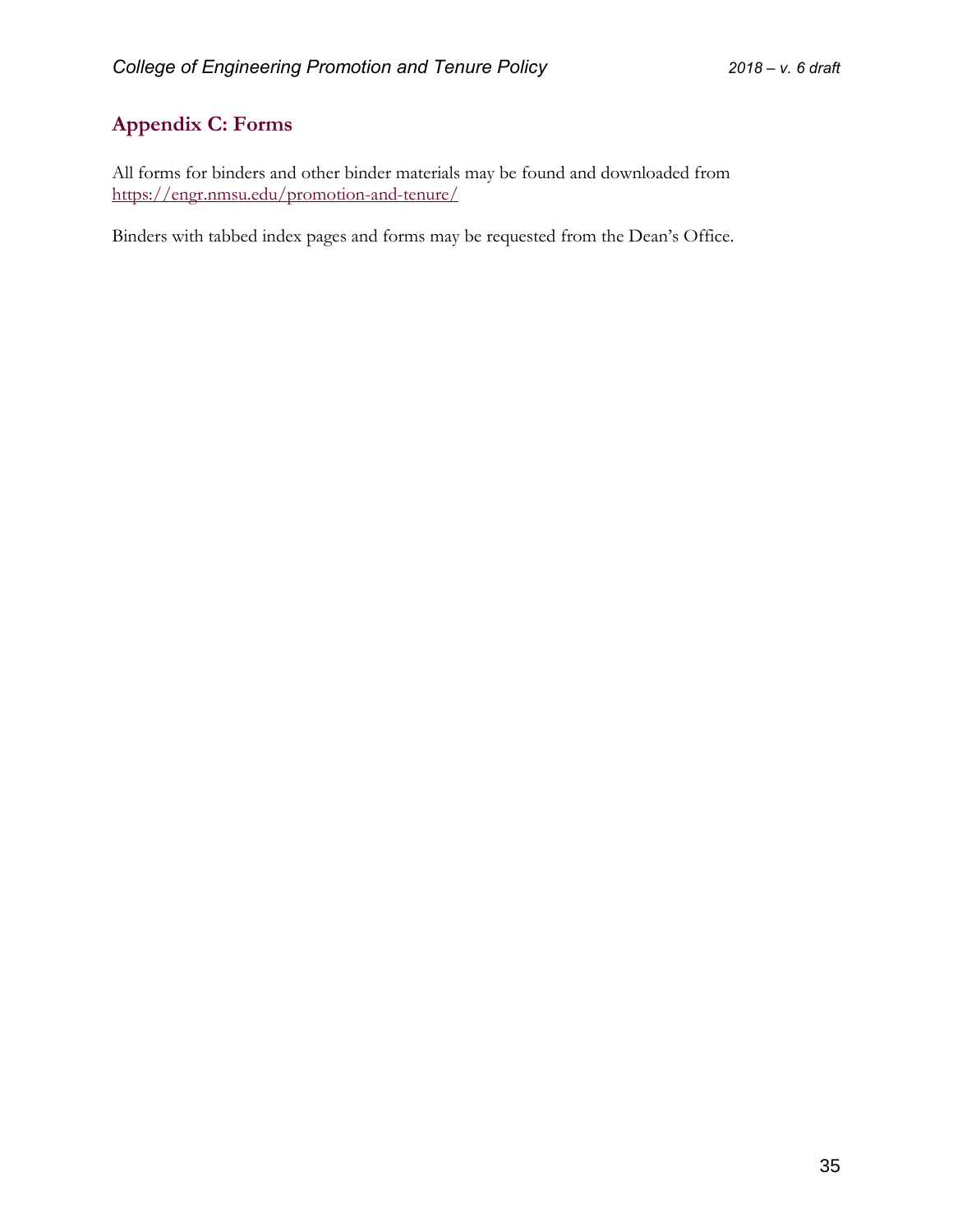# College of Engineering Promotion and Tenure Portfolio Cover Sheet

# To be filled out by Department

| Tenured?                                   |                        |
|--------------------------------------------|------------------------|
|                                            |                        |
| No                                         |                        |
| Material for:                              |                        |
|                                            |                        |
|                                            |                        |
| To be filled out by Dean's Office          |                        |
|                                            |                        |
|                                            |                        |
| Years as Instructor:                       | $Since (date): \_\_$   |
| Years as Assistant Professor: ____________ | Since (date): ________ |
| Years as Associate Professor:              |                        |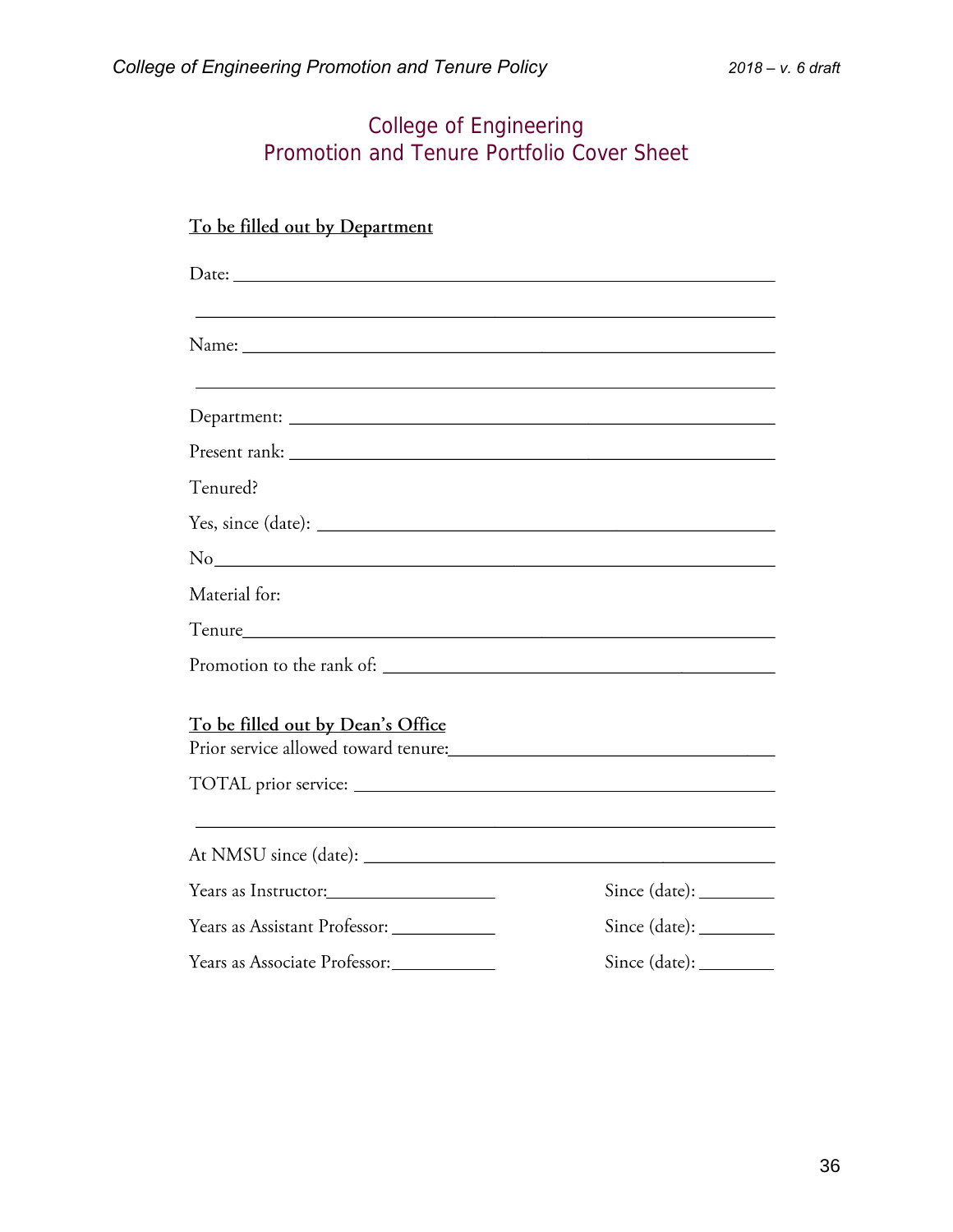# College of Engineering Promotion and Tenure Portfolio Routing Form

| Formal Review for:                                                 | Tenure Application<br>Promotion to Associate Professor<br>Promotion to Full Professor                                                                                                                                          |
|--------------------------------------------------------------------|--------------------------------------------------------------------------------------------------------------------------------------------------------------------------------------------------------------------------------|
|                                                                    |                                                                                                                                                                                                                                |
| Department P&T Committee                                           | the property of the company's company's company's company's                                                                                                                                                                    |
|                                                                    | Date Received Chair Initials Chair Initials                                                                                                                                                                                    |
|                                                                    |                                                                                                                                                                                                                                |
|                                                                    | Department Head and the contract of the contract of the contract of the contract of the contract of the contract of the contract of the contract of the contract of the contract of the contract of the contract of the contra |
|                                                                    |                                                                                                                                                                                                                                |
|                                                                    | College P&T Committee                                                                                                                                                                                                          |
|                                                                    |                                                                                                                                                                                                                                |
|                                                                    |                                                                                                                                                                                                                                |
| College of Engineering Dean                                        | <u> 1965 - Johann Harry Barn, mars ann an t-Amhain an t-A</u>                                                                                                                                                                  |
| Date Received New York President Press and American Communications | Dean Initials and the contract of the contract of the contract of the contract of the contract of the contract of the contract of the contract of the contract of the contract of the contract of the contract of the contract |
|                                                                    |                                                                                                                                                                                                                                |
| Provost                                                            |                                                                                                                                                                                                                                |
| Date Received No. 1999                                             | Provost Initials                                                                                                                                                                                                               |
| Date Returned to Dean                                              | Dean Initials and the contract of the contract of the contract of the contract of the contract of the contract of the contract of the contract of the contract of the contract of the contract of the contract of the contract |
| Date Returned to Candidate                                         | Candidate Signature                                                                                                                                                                                                            |
| Rebuttal by Candidate: Ves No                                      | Candidate Signature                                                                                                                                                                                                            |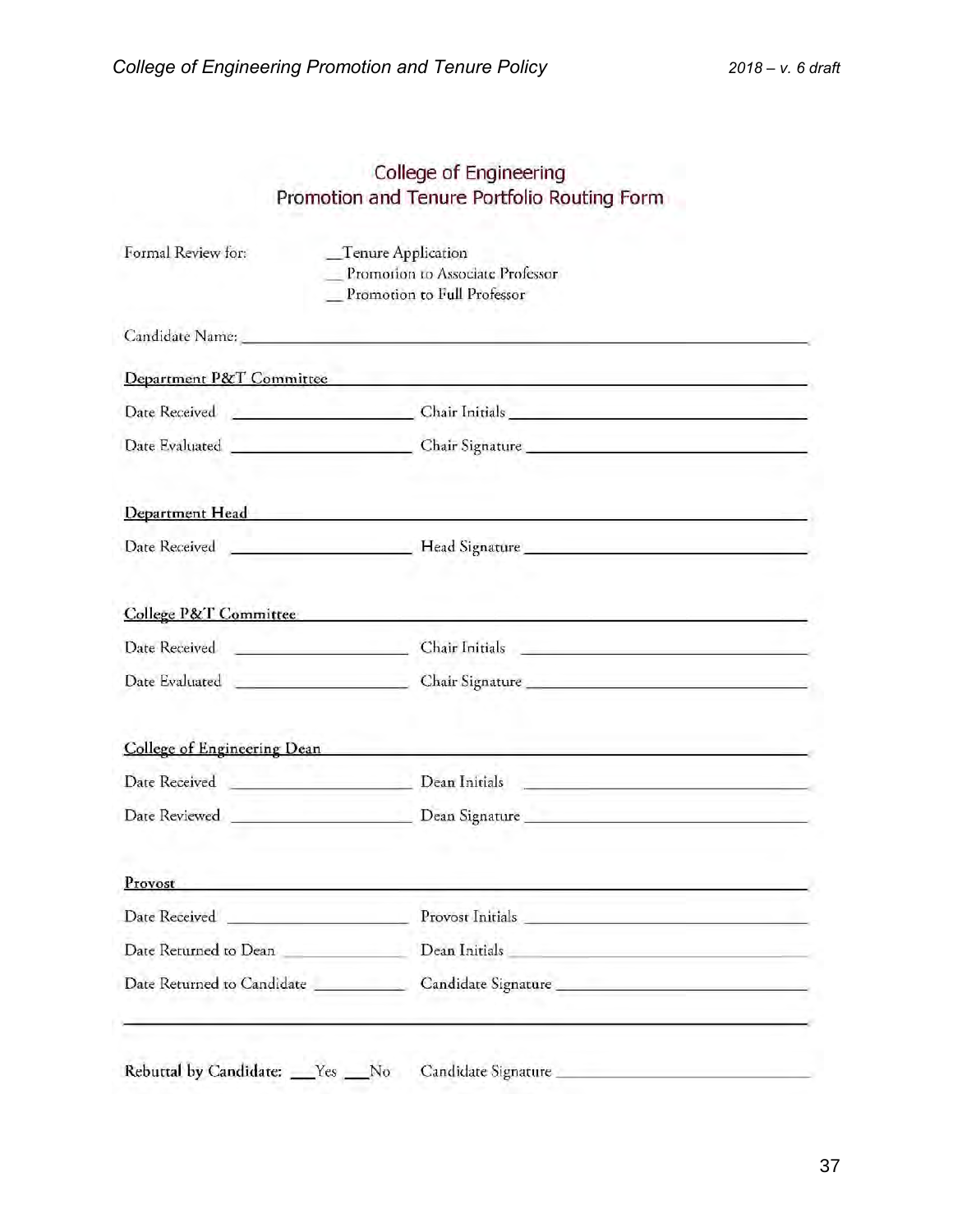| Banner ID<br>the common control of<br>Date<br>Department<br><u> Leonard Maria Maria a Component de la propie</u><br>Current rank held since<br>Years of NMSU tenure track service |                                                                                                  |            |              | Name                                                                                                                                                                                                                           |                                           | <u> Alexandria de la contrada de la contrada de la contrada de la contrada de la contrada de la contrada de la c</u> |             |  |      |
|-----------------------------------------------------------------------------------------------------------------------------------------------------------------------------------|--------------------------------------------------------------------------------------------------|------------|--------------|--------------------------------------------------------------------------------------------------------------------------------------------------------------------------------------------------------------------------------|-------------------------------------------|----------------------------------------------------------------------------------------------------------------------|-------------|--|------|
|                                                                                                                                                                                   |                                                                                                  |            | Current rank |                                                                                                                                                                                                                                |                                           |                                                                                                                      |             |  |      |
|                                                                                                                                                                                   |                                                                                                  |            |              | Number of years at NMSU and the control of the control of the control of the control of the control of the control of the control of the control of the control of the control of the control of the control of the control of |                                           |                                                                                                                      |             |  |      |
|                                                                                                                                                                                   |                                                                                                  |            |              |                                                                                                                                                                                                                                | <b>Sears of prior service credit</b>      |                                                                                                                      |             |  |      |
|                                                                                                                                                                                   | Please complete Sections 1 and 2 if faculty member is being considered for Tenure and Promotion. |            |              |                                                                                                                                                                                                                                |                                           |                                                                                                                      |             |  |      |
|                                                                                                                                                                                   |                                                                                                  |            |              |                                                                                                                                                                                                                                | Section 1: Tenure or Contract Non-Renewal |                                                                                                                      |             |  |      |
|                                                                                                                                                                                   |                                                                                                  |            |              |                                                                                                                                                                                                                                |                                           |                                                                                                                      |             |  |      |
|                                                                                                                                                                                   |                                                                                                  |            |              |                                                                                                                                                                                                                                |                                           | Tenure                                                                                                               | Non-renewal |  | Date |
|                                                                                                                                                                                   | <b>Department Committee</b>                                                                      | Tally      | Yes:         | No:                                                                                                                                                                                                                            | Abstain:                                  |                                                                                                                      |             |  |      |
|                                                                                                                                                                                   | Department or Division Head                                                                      | Signature: |              |                                                                                                                                                                                                                                |                                           |                                                                                                                      |             |  |      |
| Recommendation                                                                                                                                                                    | <b>College Committee</b>                                                                         | Tally      | Yes:         | No:                                                                                                                                                                                                                            | Abstain:                                  |                                                                                                                      |             |  |      |
|                                                                                                                                                                                   | Dean or College President                                                                        | Signature: |              |                                                                                                                                                                                                                                |                                           |                                                                                                                      |             |  |      |
|                                                                                                                                                                                   | <b>Decision: Executive Vice President &amp; Provost</b>                                          | Signature: |              |                                                                                                                                                                                                                                |                                           |                                                                                                                      |             |  |      |
|                                                                                                                                                                                   |                                                                                                  |            |              |                                                                                                                                                                                                                                |                                           |                                                                                                                      |             |  |      |
|                                                                                                                                                                                   |                                                                                                  |            |              |                                                                                                                                                                                                                                |                                           |                                                                                                                      | Date        |  |      |
|                                                                                                                                                                                   | Faculty signature acknowledgment of nonrenewal                                                   |            |              |                                                                                                                                                                                                                                |                                           |                                                                                                                      |             |  |      |

Seeking promotion to

Associate Professor

Professor

Not Approve Date Approve Recommendation **Department Committee** Tally Yes: No: Abstain: Department or Division Head Signature: Abstain: College Committee Tally Yes: No: Dean or College President Signature: Decision: Executive Vice President & Provost | Signature:

Assistant Professor

Effective date: 9-month employee, August

12-month employee, July 1,

9/2016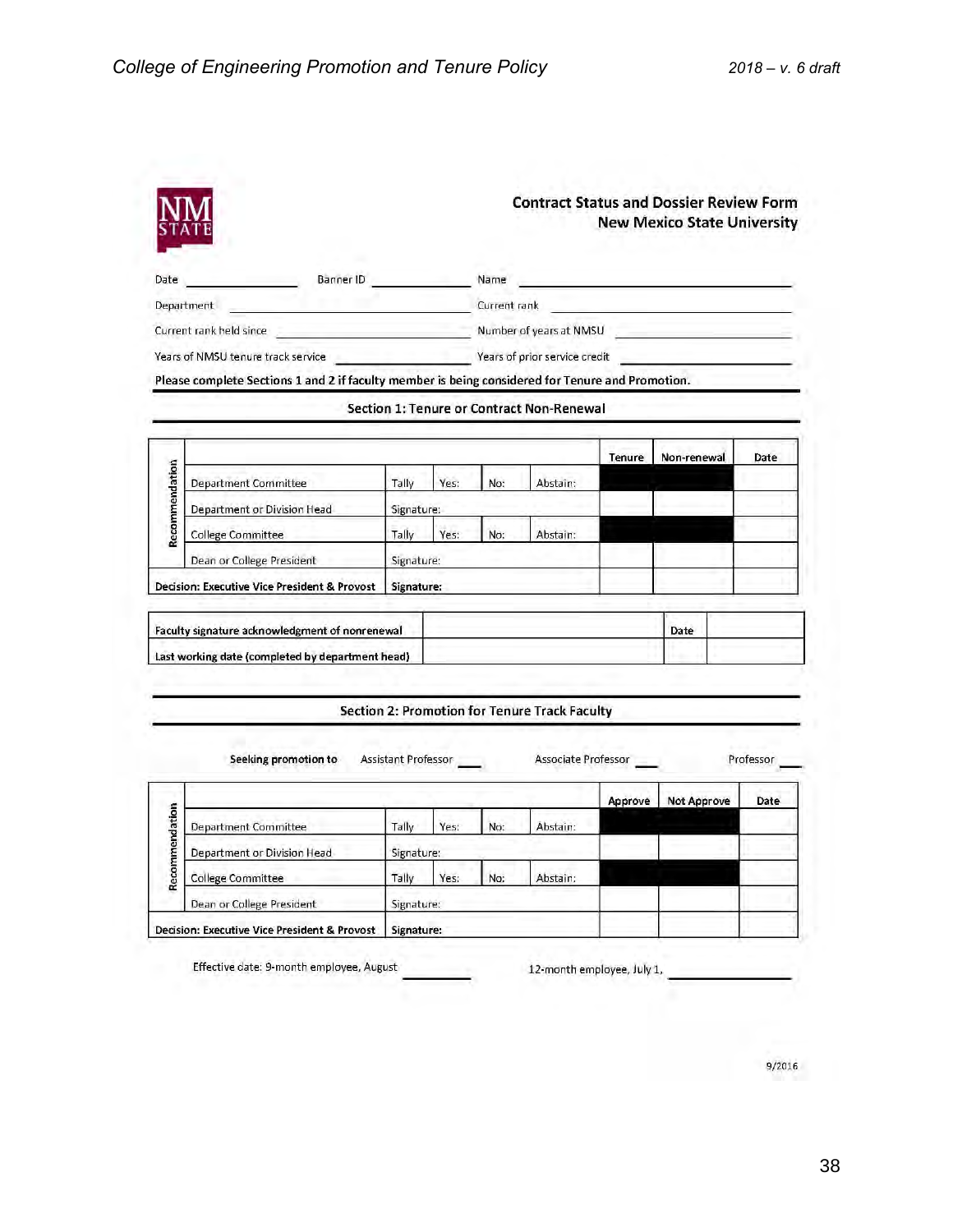# Table of Contents

- 1. Routing Form
- 2. Cover Sheet
- 3. Evaluators' Documentation
	- a. Contract Status and Dossier Review Form
	- b. Dean's Letter
	- c. Department Head's Letter
	- d. College Review Committee Recommendation
	- e. Department Review Committee Recommendation
- 4. Table of Contents
- 5. Executive Summary
- 6. Curriculum Vitae
- 7. Performance Evaluations
- 8. Unit Mission Statements
- 9. External Review Letters
- 10. Supplemental Documentation
	- a. Tenure Workload Summary
	- b. Teaching and Advising
	- c. Funded Research, Scholarly and Creative Activities
	- d. Service, Extension and Outreach
- 11. Appendices